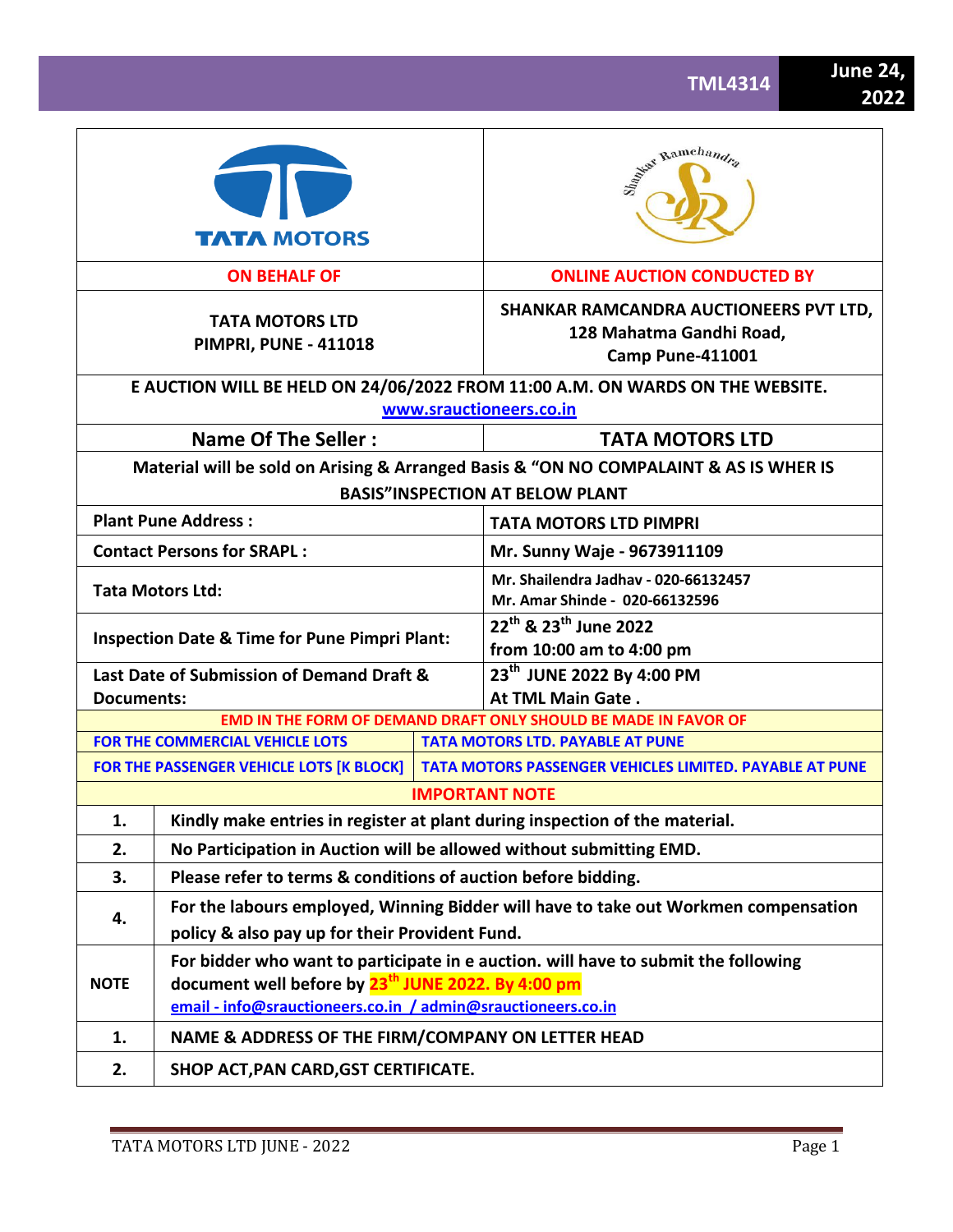## **ONLINE AUCTION ON BEHALF OF ONLINE AUCTION CONDUCTED BY TATA MOTORS LTD PIMPRI, PUNE SHANKAR RAMCANDRA AUCTIONEERS PVT LTD, 128 ,MAHATMA GANDHI ROAD, CAMP PUNE - 411001 DATE : 24/06/2022 E AUCTION STARTING TIME : 11:00 A.M. E AUCTION END TIME: 12:30 P.M. Unlimited Extension. Auto extension of 3 minutes after receiving the last . If no bid is received within 3 minutes of the closing time, this auto extension will automatically get over as per the time displayed on our bidding site WEBSITE : [www.srauctioneers.co.in](http://www.srauctioneers.co.in/)**

## **E AUCTION ID: TML4314**

## **1 NO CLAIM WILL BE ENTERTAINED IN THE SHORT FALL / INCREASE OF QTY.**

## **2 REQUIRED SEPARATE EMD DEMAND DRAFT FOR CV & PV LOTS**

Note : TML reserves the right to unload and inspect any vehicle at any point of time within its premises. During such inspection, if it is detected that the bidder or their agent or servant have committed any theft/fraud of the company's properties, then TML reserves the right to ban the bidder forever and to forfeit, double the entire amount of value of attempted theft **/ misappropriation or committed theft/ misappropriation, in addition to the Security Deposit, paid towards the specific lot, subject to availability of maximum amount with TML, at that point of time. In such cases, the bidder will, also, not be allowed to lift other lots, where they are successful bidder/s."**

| SR NO. | <b>LOT NO</b> | <b>LOCATION</b>              | <b>DESCRIPTION</b>                                                                                                                                                                                                          | <b>UNIT</b> | <b>APPROX</b><br><b>QTY</b> | <b>CGST</b><br>% | <b>SGST</b><br>% | <b>EMD</b><br><b>AMOUNT Rs.</b> | <b>LIFTING</b><br><b>PERIOD</b> | <b>LIFTING QTY</b><br>(MT) |
|--------|---------------|------------------------------|-----------------------------------------------------------------------------------------------------------------------------------------------------------------------------------------------------------------------------|-------------|-----------------------------|------------------|------------------|---------------------------------|---------------------------------|----------------------------|
|        |               |                              | ARRISING MATERIAL [01/07/2022 to 30/09/2022]                                                                                                                                                                                |             |                             |                  |                  |                                 |                                 |                            |
|        | A15           | SCRAP YARD.<br><b>PIMPRI</b> | WET / DRY ALL KINDS OF HDPE PLASTIC<br>PACKAGING IN DIFFERENT SHAPES - BAGS,<br>ROLLS, SHEETS IN DIFFERENT SHAPES AND<br>SIZES ETC. (AS IS WHERE IS BASIS,<br>SEGREGATION INSIDE YARD NOT<br>ALLOWED). (GALA TO BE CLEARED) | MT          |                             | 9                |                  | 5,000                           | As & When<br>Reguired           | As & When<br>Required      |
|        | ATM13         | MAVAL<br><b>FOUNDRY</b>      | PRESSURE CHAMBER SPILLAGE ALONG<br>WITH IRON SPILLAGE & FOUNDRY SLAG<br>INCLUSIVE OF BURNT SAND. MATTI ETC.<br>(10%) (GALA TO BE CLEARED)                                                                                   | MT          | 110                         | 9                |                  | 92,000                          | Fortnightly                     | 18.33                      |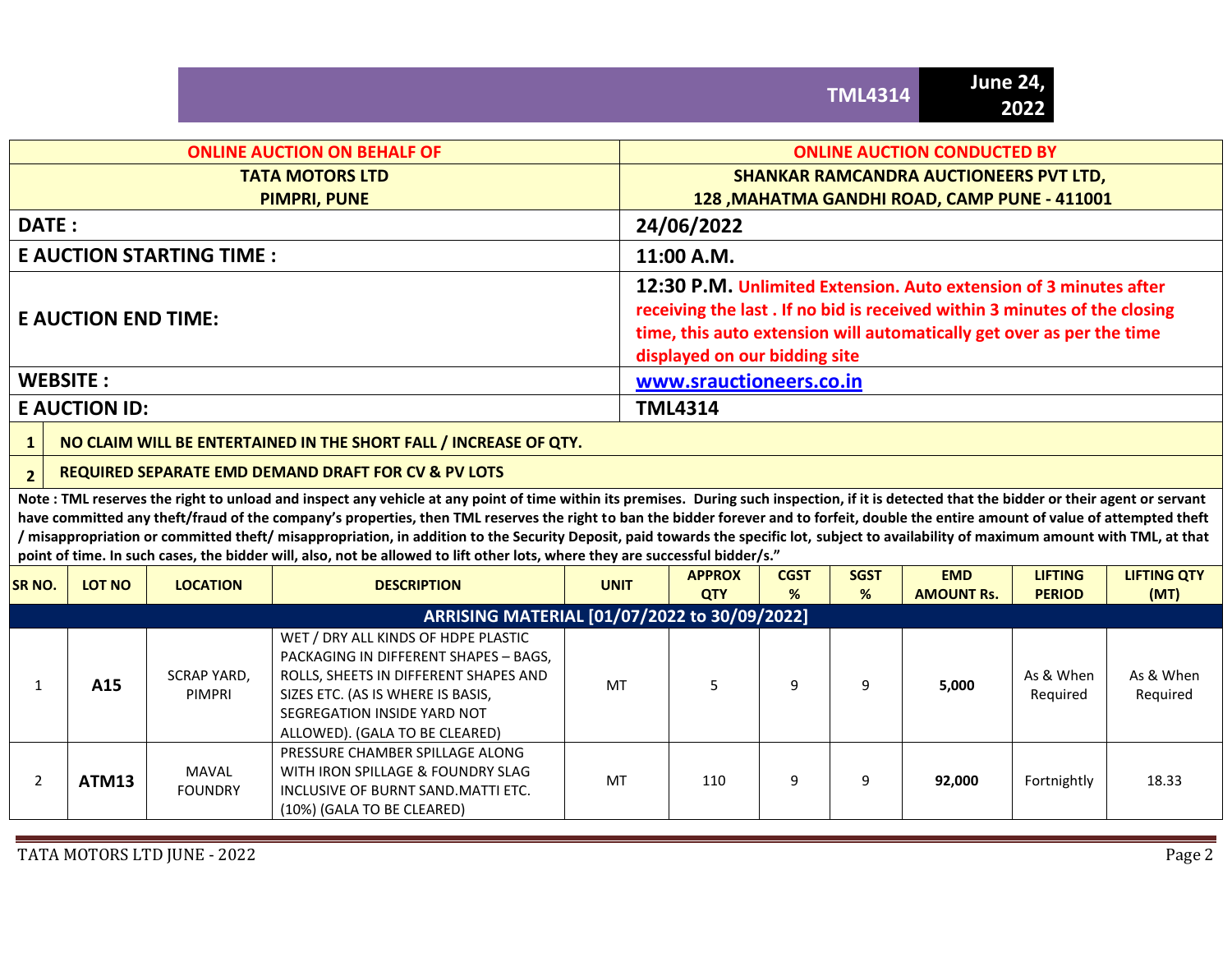

## **1 NO CLAIM WILL BE ENTERTAINED IN THE SHORT FALL / INCREASE OF QTY.**

#### **2 REQUIRED SEPARATE EMD DEMAND DRAFT FOR CV & PV LOTS**

**Note : TML reserves the right to unload and inspect any vehicle at any point of time within its premises. During such inspection, if it is detected that the bidder or their agent or servant**  have committed any theft/fraud of the company's properties, then TML reserves the right to ban the bidder forever and to forfeit, double the entire amount of value of attempted theft **/ misappropriation or committed theft/ misappropriation, in addition to the Security Deposit, paid towards the specific lot, subject to availability of maximum amount with TML, at that point of time. In such cases, the bidder will, also, not be allowed to lift other lots, where they are successful bidder/s."**

| SR<br>NO.      | <b>LOT NO</b> | <b>LOCATION</b>                | <b>DESCRIPTION</b>                                                                                                                                                                                                                                                                                                                                                                                                          | <b>UNIT</b> | <b>APPROX</b><br><b>QTY</b> | <b>CGST</b><br>% | <b>SGST</b><br>% | <b>EMD</b><br><b>AMOUNT Rs.</b> | <b>LIFTING</b><br><b>PERIOD</b> | <b>LIFTING QTY</b><br>(MT) |
|----------------|---------------|--------------------------------|-----------------------------------------------------------------------------------------------------------------------------------------------------------------------------------------------------------------------------------------------------------------------------------------------------------------------------------------------------------------------------------------------------------------------------|-------------|-----------------------------|------------------|------------------|---------------------------------|---------------------------------|----------------------------|
|                |               |                                | ARRISING MATERIAL [01/07/2022 to 30/09/2022]                                                                                                                                                                                                                                                                                                                                                                                |             |                             |                  |                  |                                 |                                 |                            |
| $\overline{3}$ | A06C2-EP1     | Chichwad<br>Scrap Yard         | Low-grade plastic packaging Scrap in<br>all shapes and sizes in soiled / dirty /<br>dusty condition. AS IS WHERE IS<br><b>BASIS PARTY SHOULD NOT LOAD</b><br>THE MATERIAL ABOVE LOAD BODY.<br>EVERDAY PROPORTIONATE LIFTING<br>TO BE DONE AND AREA TO BE<br><b>CLEARED ON EVERY FRIDAY</b><br>(Authorised Recycler / MPCB LICENCE<br>IS REQUIRED) Requird Registration<br>under the PWM Rules, 2016 (GALA<br>TO BE CLEARED) | <b>MT</b>   | 5                           | 9                | 9                | 7,000                           | As & When<br>Required           | As & When<br>Required      |
| 4              | A73           | <b>SCRAP YARD,</b><br>PIMPRI   | USED SOILED HANDGLOVES & HAND<br>SLEEVE AS IS WHERE IS BASIS, (GALA<br>TO BE CLEARED)                                                                                                                                                                                                                                                                                                                                       | <b>MT</b>   | 15                          | 2.5              | 2.5              | 11,000                          | As & When<br>Reguired           | As & When<br>Required      |
| 5              | A08AK         | K' BLOCK,<br><b>PRESS SHOP</b> | M S SHEET OFFCUT WITH / WITHOUT<br>ZINC COATING, AS IS WHERE IS<br>BASIS. (GALA TO BE CLEARED)                                                                                                                                                                                                                                                                                                                              | <b>MT</b>   | 2000                        | 9                | 9                | 66,56,000                       | Daily                           | 25.64                      |
| 6              | <b>A08AK2</b> | K' BLOCK<br><b>SCRAP YARD</b>  | SHEET METAL SCRAP WITH /<br>WITHOUT ZINC COATING, MATERIAL<br>FALL OUT FROM PRESS LINES, AS IS<br>WHERE IS BASIS. (GALA TO BE<br>CLEARED)                                                                                                                                                                                                                                                                                   | <b>MT</b>   | 4500                        | 9                | 9                | 1,25,06,000                     | Daily                           | 57.69                      |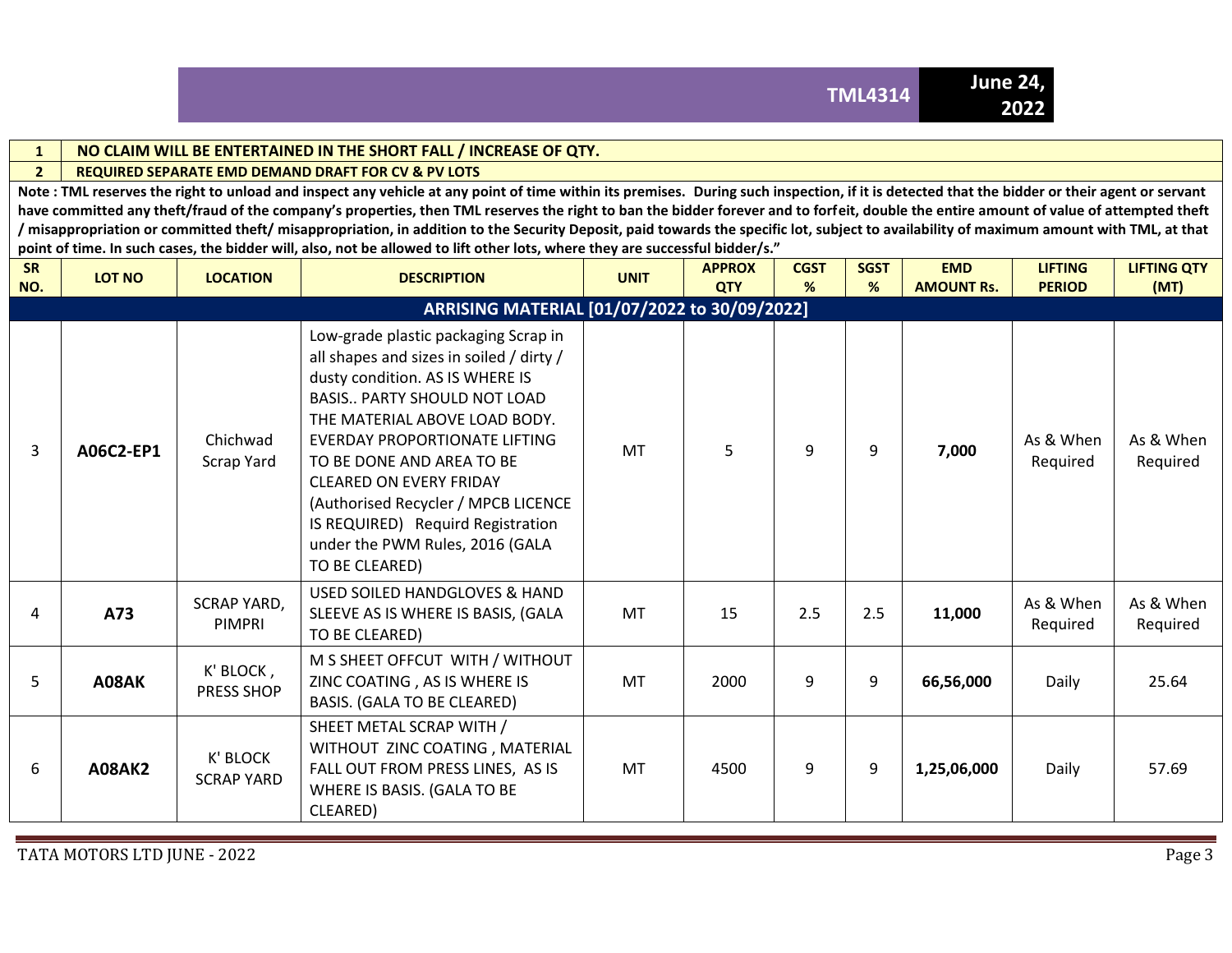

#### **1 NO CLAIM WILL BE ENTERTAINED IN THE SHORT FALL / INCREASE OF QTY.**

#### **2 REQUIRED SEPARATE EMD DEMAND DRAFT FOR CV & PV LOTS**

**Note : TML reserves the right to unload and inspect any vehicle at any point of time within its premises. During such inspection, if it is detected that the bidder or their agent or servant**  have committed any theft/fraud of the company's properties, then TML reserves the right to ban the bidder forever and to forfeit, double the entire amount of value of attempted theft **/ misappropriation or committed theft/ misappropriation, in addition to the Security Deposit, paid towards the specific lot, subject to availability of maximum amount with TML, at that point of time. In such cases, the bidder will, also, not be allowed to lift other lots, where they are successful bidder/s."**

| SR<br>NO.        | <b>LOT NO</b> | <b>LOCATION</b>                    | <b>DESCRIPTION</b>                                                                                                                                                                                                                                                                                                                                                                                                                                                                                                                       | <b>UNIT</b>         | <b>APPROX</b><br><b>QTY</b> | <b>CGST</b><br>%            | <b>SGST</b><br>% | <b>LIFTING</b><br><b>PERIOD</b> | <b>EMD</b><br><b>AMOUNT Rs.</b> | <b>LIFTING QTY</b><br>(MT)      |
|------------------|---------------|------------------------------------|------------------------------------------------------------------------------------------------------------------------------------------------------------------------------------------------------------------------------------------------------------------------------------------------------------------------------------------------------------------------------------------------------------------------------------------------------------------------------------------------------------------------------------------|---------------------|-----------------------------|-----------------------------|------------------|---------------------------------|---------------------------------|---------------------------------|
|                  |               |                                    | ARRISING MATERIAL [01/07/2022 to 30/09/2022]                                                                                                                                                                                                                                                                                                                                                                                                                                                                                             |                     |                             |                             |                  |                                 |                                 |                                 |
| $\overline{7}$   | A06K2-C2      | K' BLOCK<br><b>SCRAP YARD</b>      | Wet / Dry All kinds of corrugated<br>cardboard packaging in different<br>shapes - boxes, cylinders, sheets,<br>rolls, etc., reinforced with jute /<br>plastic, etc. Office garbage such as<br>miscellaneous torn / discarded -<br>documents, drawings, sepia sheets,<br>manuals, paper, old news papers,<br>computer stationery, multiply<br>chipboard, different shapes and types<br>of hardwood pallets etc. (As is where<br>is basis, segregation inside yard not<br>allowed). Party should not load the<br>material above load body. | <b>MT</b>           | 500                         | 2.5                         | 2.5              | 6,64,000                        | Weekly                          | 41.67                           |
| 8                | <b>A73K</b>   | K' BLOCK<br><b>SCRAP YARD</b>      | USED SOILED HANDGLOVES AS IS<br>WHERE IS BASIS, (GALA TO BE<br>CLEARED)                                                                                                                                                                                                                                                                                                                                                                                                                                                                  | MT                  | 20                          | 2.5                         | 2.5              | 14,000                          | As & When<br>Required           | As & When<br>Required           |
| <b>SR</b><br>NO. | LOT NO        | <b>LOCATION</b>                    | <b>DESCRIPTION</b>                                                                                                                                                                                                                                                                                                                                                                                                                                                                                                                       |                     | <b>UNIT</b>                 | <b>APPROX</b><br><b>QTY</b> | <b>CGST</b><br>% | <b>SGST</b><br>%                | <b>LIFTING</b><br><b>PERIOD</b> | <b>EMD</b><br><b>AMOUNT Rs.</b> |
|                  |               |                                    |                                                                                                                                                                                                                                                                                                                                                                                                                                                                                                                                          | <b>ARRANGED LOT</b> |                             |                             |                  |                                 |                                 |                                 |
| 9                | <b>B369</b>   | <b>SCRAP YARD</b><br><b>PIMPRI</b> | USED GATE / WATER VALVE FROM WATER PLANT<br>ALONGWITH M.S. & G.I. PIPES, JOINTS& ALLIED<br><b>PARTS</b>                                                                                                                                                                                                                                                                                                                                                                                                                                  | MT                  | $\mathbf{1}$                | 9                           | 9                | 1 Day                           | 6,000                           |                                 |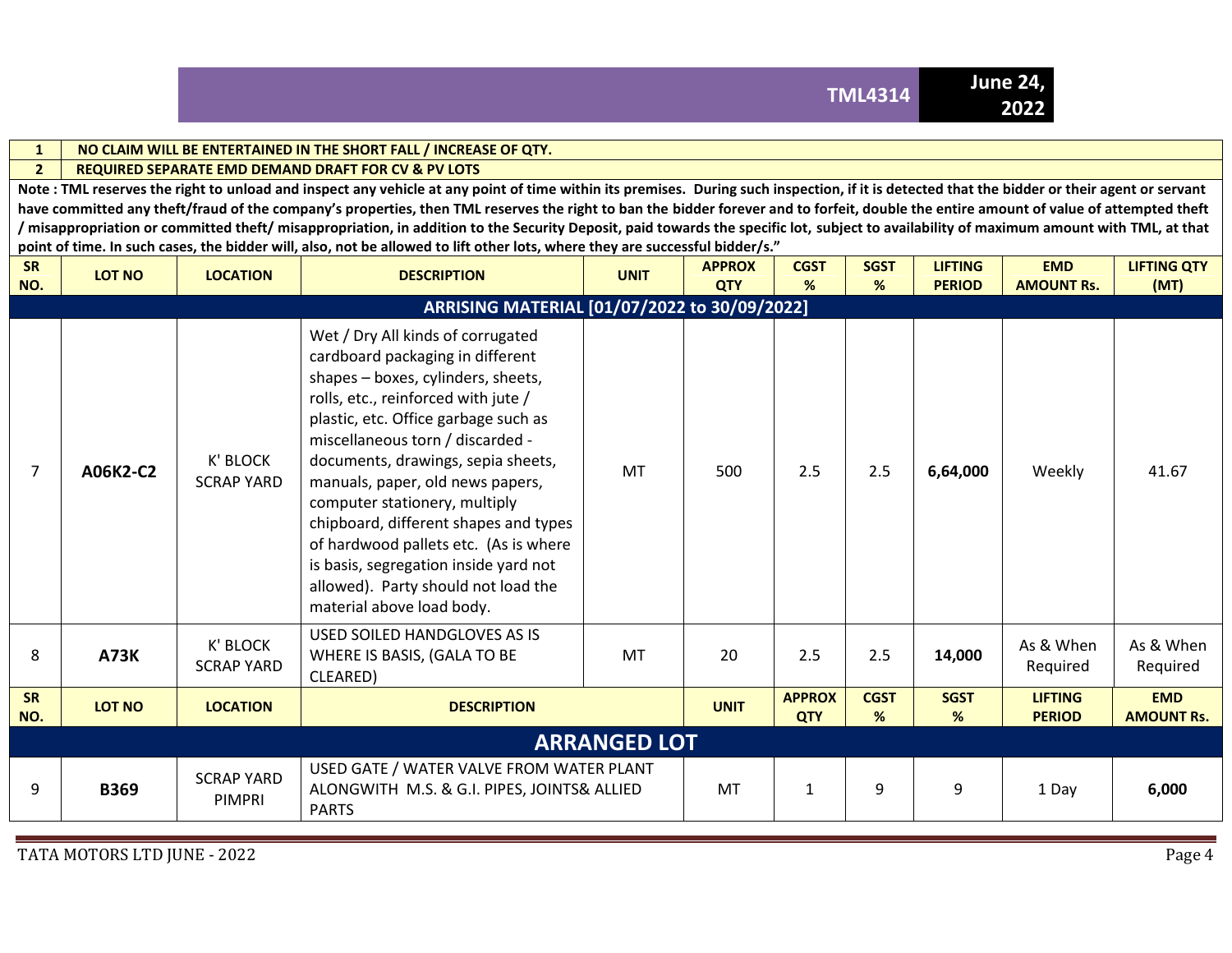#### **1 NO CLAIM WILL BE ENTERTAINED IN THE SHORT FALL / INCREASE OF QTY.**

## **2 REQUIRED SEPARATE EMD DEMAND DRAFT FOR CV & PV LOTS**

**Note : TML reserves the right to unload and inspect any vehicle at any point of time within its premises. During such inspection, if it is detected that the bidder or their**  agent or servant have committed any theft/fraud of the company's properties, then TML reserves the right to ban the bidder forever and to forfeit, double the entire **amount of value of attempted theft / misappropriation or committed theft/ misappropriation, in addition to the Security Deposit, paid towards the specific lot, subject to availability of maximum amount with TML, at that point of time. In such cases, the bidder will, also, not be allowed to lift other lots, where they are successful bidder/s."**

| <b>SR</b><br>NO. | <b>LOT NO</b>  | <b>LOCATION</b>                                  | <b>DESCRIPTION</b>                                                                                                                                                                                                                          | <b>UNIT</b> | <b>APPROX</b><br><b>QTY</b> | <b>CGST</b><br>% | <b>SGST</b><br>% | <b>LIFTING</b><br><b>PERIOD</b> | <b>EMD</b><br><b>AMOUNT Rs</b> |
|------------------|----------------|--------------------------------------------------|---------------------------------------------------------------------------------------------------------------------------------------------------------------------------------------------------------------------------------------------|-------------|-----------------------------|------------------|------------------|---------------------------------|--------------------------------|
|                  |                |                                                  | <b>ARRANGED LOT</b>                                                                                                                                                                                                                         |             |                             |                  |                  |                                 |                                |
| 10               | <b>B648</b>    | <b>SCRAP YARD</b><br>PIMPRI                      | USED & SCRAPPED BROKEN GLASS, AS IS WHERE IS<br><b>BASIS</b>                                                                                                                                                                                | <b>MT</b>   | 10                          | 2.5              | 2.5              | 3 Days                          | 1,000                          |
| 11               | <b>B788</b>    | <b>SCRAP YARD</b><br>PIMPRI                      | <b>USED TRACTOR TYRES</b>                                                                                                                                                                                                                   | <b>MT</b>   | 0.5                         | 14               | 14               | 1 Day                           | 3,000                          |
| 12               | <b>B1020CB</b> | <b>SCRAP YARD</b><br>C'WAD                       | ALU. TURING & BORING SCRAP INCLUDING ALU<br>DUST & OXIDISED MATERIAL & BURNT SAND FROM<br>FOUNDRY, INCLUDING SMALL PIECES OF RUNNERS<br>RAISERS UP TO 6 inch(SIEWING & MAGNET NOT<br>ALLOWED). AS IS WHERE IS BASIS (GALA TO BE<br>CLEARED) | <b>MT</b>   | 30                          | 9                | 9                | 6 Days                          | 2,01,000                       |
| 13               | <b>B648KA</b>  | <b>K BLOCK</b><br><b>SCRAP YARD</b>              | USED & SCRAPPED ALL TYPES OF BROKEN GLASS<br>W/WO ANY MATERIAL ATTCHED TO IT,<br>AS IS WHERE IS                                                                                                                                             | <b>MT</b>   | 35                          | 2.5              | 2.5              | 6 Days                          | 2,000                          |
| 14               | <b>B1046K</b>  | <b>K BLOCK</b><br><b>SCRAP YARD (2)</b><br>Loc.) | SCRAP M S OFF CUTS & FLAT SHEET METAL SCRAP OF<br>ANY SHAPE & SIZE 2 MM THK WITH / WITHOUT HOLE<br>& WITH / WITHOUT ZINC. AS IS WHERE IS BASIS                                                                                              | <b>MT</b>   | 100                         | 9                | 9                | 10 Days                         | 10,67,000                      |
| 15               | <b>B1194K</b>  | K' BLOCK<br><b>SCRAP YARD</b>                    | USED / SCRAPPED TARPAULINS                                                                                                                                                                                                                  | <b>MT</b>   | 6                           | 6                | 6                | 1 Day                           | 10,000                         |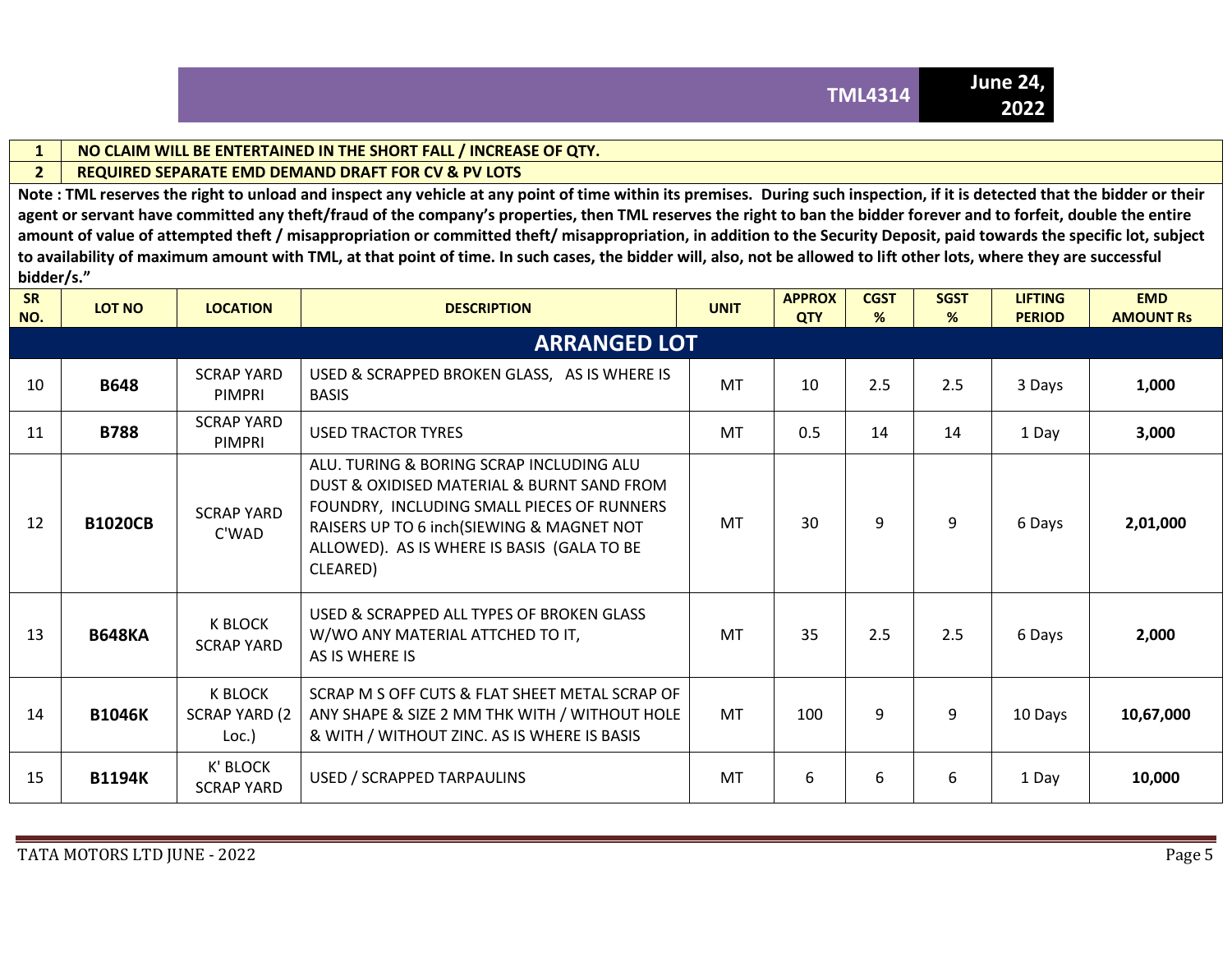#### **1 NO CLAIM WILL BE ENTERTAINED IN THE SHORT FALL / INCREASE OF QTY.**

#### **2 REQUIRED SEPARATE EMD DEMAND DRAFT FOR CV & PV LOTS**

**Note : TML reserves the right to unload and inspect any vehicle at any point of time within its premises. During such inspection, if it is detected that the bidder or their agent or servant**  have committed any theft/fraud of the company's properties, then TML reserves the right to ban the bidder forever and to forfeit, double the entire amount of value of attempted theft **/ misappropriation or committed theft/ misappropriation, in addition to the Security Deposit, paid towards the specific lot, subject to availability of maximum amount with TML, at that point of time. In such cases, the bidder will, also, not be allowed to lift other lots, where they are successful bidder/s."**

| <b>LOT NO</b>     | <b>LOCATION</b>                     | <b>DESCRIPTION</b>                                                                                                                                                                                                                                                                                                                                                                                                                                                                                                                                            | <b>UNIT</b> | <b>APPROX</b><br><b>QTY</b>                                                                                                 | <b>CGST</b><br>% | <b>SGST</b><br>%                                                                                                           | <b>LIFTING</b><br><b>PERIOD</b> | <b>EMD</b><br><b>AMOUNT Rs</b>                                                                                                                                                                                                                                                                                                                                                                                                                                                                                                                                                                                                                                                                                                                                                                                                                                                                                                                                                                                                                                                                                                                                                                                                                              |
|-------------------|-------------------------------------|---------------------------------------------------------------------------------------------------------------------------------------------------------------------------------------------------------------------------------------------------------------------------------------------------------------------------------------------------------------------------------------------------------------------------------------------------------------------------------------------------------------------------------------------------------------|-------------|-----------------------------------------------------------------------------------------------------------------------------|------------------|----------------------------------------------------------------------------------------------------------------------------|---------------------------------|-------------------------------------------------------------------------------------------------------------------------------------------------------------------------------------------------------------------------------------------------------------------------------------------------------------------------------------------------------------------------------------------------------------------------------------------------------------------------------------------------------------------------------------------------------------------------------------------------------------------------------------------------------------------------------------------------------------------------------------------------------------------------------------------------------------------------------------------------------------------------------------------------------------------------------------------------------------------------------------------------------------------------------------------------------------------------------------------------------------------------------------------------------------------------------------------------------------------------------------------------------------|
|                   |                                     |                                                                                                                                                                                                                                                                                                                                                                                                                                                                                                                                                               |             |                                                                                                                             |                  |                                                                                                                            |                                 |                                                                                                                                                                                                                                                                                                                                                                                                                                                                                                                                                                                                                                                                                                                                                                                                                                                                                                                                                                                                                                                                                                                                                                                                                                                             |
| <b>HBTM1135EW</b> | <b>MAVAL</b><br><b>FOUNDRY YARD</b> | ELECTRONIC COMPONENTS / PARTS FROM EQUIPMENT'S,<br>PARTY SHOULD BE E-WASTE DISMANTLER / RECYCLER ( Party<br>Should be Registered With MPCB As A 'Registered Re-Cycler/Re-<br>Processor' having valid "Registration Certificate-Cum-Pass Book<br>For Dismantler/ Recycling Of E- Wastes" From MPCB and holding<br>a Valid 'Consent To Operate/Authorization' from Respective<br>State Pollution Control Board / Pollution Control Committee).<br>Required Authorized E-Waste Transport Vehicle for Lifting.)                                                   | <b>MT</b>   | 0.2                                                                                                                         | 9                | 9                                                                                                                          | 1 Day                           | 1,000                                                                                                                                                                                                                                                                                                                                                                                                                                                                                                                                                                                                                                                                                                                                                                                                                                                                                                                                                                                                                                                                                                                                                                                                                                                       |
| <b>HB956K</b>     | <b>K BLOCK SCRAP</b><br>YARD        | USED / SCRAPPED ALL ELECTRICAL PVC COATED CABLES /<br>HARNESS OF ALL TYPES LIKE, TELEPHONE CABLES, JELLY FILLED<br>TELEPHONE CABLES, FIBER OPTIC CABLE, LAN CABLE ETC., AS IS<br>WHERE IS BASIS. (Party should be registered with CPCB/MoEF as<br>a 'Registered Re-cycler/Re-processor' having valid "Registration<br>Certificate-cum-Pass Book for Re-refining / Recycling of<br>Hazardous Wastes" from CPCB/MoEF and holding a valid<br>'Consent to Operate/Authorization' from respective State<br>Pollution Control Board / Pollution Control Committee). | MT          | 25                                                                                                                          | 9                | 9                                                                                                                          | 1 Day                           | 12,00,000                                                                                                                                                                                                                                                                                                                                                                                                                                                                                                                                                                                                                                                                                                                                                                                                                                                                                                                                                                                                                                                                                                                                                                                                                                                   |
|                   |                                     |                                                                                                                                                                                                                                                                                                                                                                                                                                                                                                                                                               |             |                                                                                                                             |                  |                                                                                                                            |                                 |                                                                                                                                                                                                                                                                                                                                                                                                                                                                                                                                                                                                                                                                                                                                                                                                                                                                                                                                                                                                                                                                                                                                                                                                                                                             |
|                   |                                     |                                                                                                                                                                                                                                                                                                                                                                                                                                                                                                                                                               |             |                                                                                                                             |                  |                                                                                                                            |                                 |                                                                                                                                                                                                                                                                                                                                                                                                                                                                                                                                                                                                                                                                                                                                                                                                                                                                                                                                                                                                                                                                                                                                                                                                                                                             |
|                   |                                     |                                                                                                                                                                                                                                                                                                                                                                                                                                                                                                                                                               |             |                                                                                                                             |                  |                                                                                                                            |                                 |                                                                                                                                                                                                                                                                                                                                                                                                                                                                                                                                                                                                                                                                                                                                                                                                                                                                                                                                                                                                                                                                                                                                                                                                                                                             |
|                   |                                     |                                                                                                                                                                                                                                                                                                                                                                                                                                                                                                                                                               |             |                                                                                                                             |                  |                                                                                                                            |                                 |                                                                                                                                                                                                                                                                                                                                                                                                                                                                                                                                                                                                                                                                                                                                                                                                                                                                                                                                                                                                                                                                                                                                                                                                                                                             |
|                   | <b>NOTE:</b>                        |                                                                                                                                                                                                                                                                                                                                                                                                                                                                                                                                                               |             | <b>HAZARDOUS LOT</b><br>Scrap contractor should maintain sufficient account balance before start loading of scrap material. |                  | PPE compulsion in Scrap Yard for any scrap loading-Mask, safety helmet, shoes, handgloves, safety goggle and Hand sleeves. |                                 | For Lot No.A40, A40K & A40JLR, A06P2-C1, A06P2-P1, A06K2-C1, A06K2-P1. - Party should lift weekly qty mentioned in the tender list & any short fall from weekly /<br>Forthnightly / Monthly lifted quantity will attract penalty of 5% on the basic value of the material which will adjusted from the credit balance of the successful bidder in next<br>week. If quantity in yard is more than 3 MT after lifting the weekly qty., then additional penalty of Rs.20,000/- will be charged for that week. In case Friday is a holiday then<br>party should clear the material on previous working day by 4 PM. Penalty once charged will not be refunded. Please note, if penalty is charged for more than 3 occasions, TATA<br>MOTORS reserves the right to terminate the contract and forfeit Security Deposit amount of the bidder. (Week Period: Saturday to Friday, Area to be cleared on Friday).<br>For Hazardous Lots of Barrels - Empty / Rusty / Decayed / Serviceable / Non-Serviceable etc, Successful Party (BIDDER) must sign an "INDEMNITY BOND" which indemnifies<br>TML against any sanctions / directions arising out of non-compliance / violation by the party of the conditions of the "Consent to Operate" issued to party by MPCB.2 |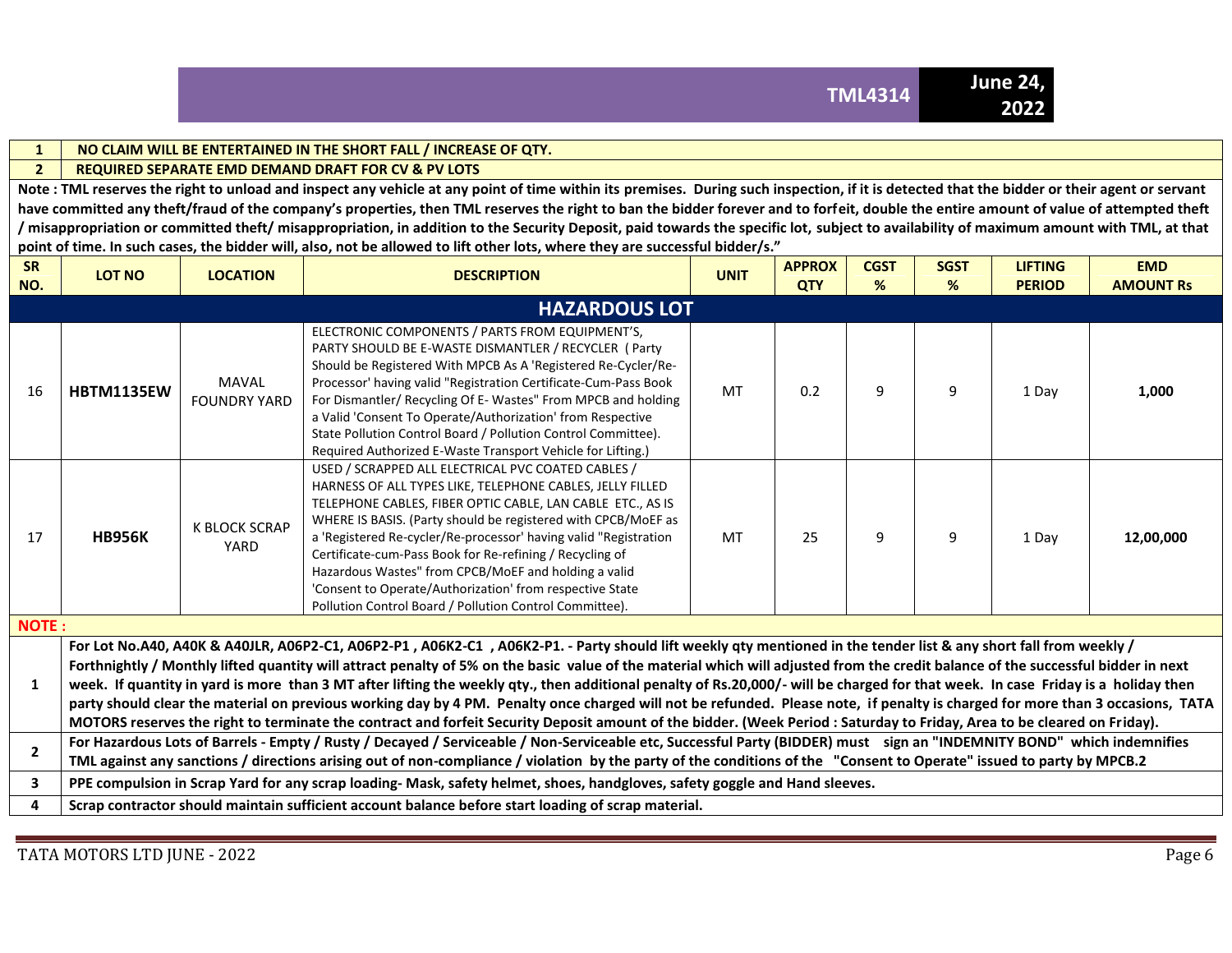|    | <b>TERMS &amp; CONDITION:</b>                                                                                                                                                                                                                                                                                                                                                                                                                                                                                                                                                                                                                                                                                 |
|----|---------------------------------------------------------------------------------------------------------------------------------------------------------------------------------------------------------------------------------------------------------------------------------------------------------------------------------------------------------------------------------------------------------------------------------------------------------------------------------------------------------------------------------------------------------------------------------------------------------------------------------------------------------------------------------------------------------------|
| A  | Your offer should be for Basic Price per UOM.                                                                                                                                                                                                                                                                                                                                                                                                                                                                                                                                                                                                                                                                 |
| B. | All Taxes, Duties & TDS will be EXTRA as applicable on the date of delivery.                                                                                                                                                                                                                                                                                                                                                                                                                                                                                                                                                                                                                                  |
| C. | Declaration form has to be on company letter head duly filled with seal and authorized signature.                                                                                                                                                                                                                                                                                                                                                                                                                                                                                                                                                                                                             |
| D  | On receiving of contract letter, the highest Buyer will immediately have to make the Payment as a security deposit as mentioned below by way<br>of DD / PO's payable at Pune or Bank Transfer and start lifting the materials immediately after collecting the Contract Letter from TATA Motors<br>Ltd. and making necessary payments.                                                                                                                                                                                                                                                                                                                                                                        |
| E. | Security Deposit will be refunded only after completion of contract to the satisfaction of the seller.                                                                                                                                                                                                                                                                                                                                                                                                                                                                                                                                                                                                        |
| F. | Mentioned quantity is only for estimation. While taking delivery, complete quantity to be lifted and gala to be cleared.                                                                                                                                                                                                                                                                                                                                                                                                                                                                                                                                                                                      |
| G  | Security Deposit will be as under :- For Arising, Arranged & Machine lots:- 10% of total value (Basic +Duty + taxes as applicable). EMD paid by<br>H1 Buyer for tender, will be converted to Security Deposit, H1 Buyer will have to pay the difference amount between EMD and SD immediately after receiving the contract letter. If the Buyer fails to pay the differential amo<br>Contract Letter, EMD will be forfeited. Under no circumstances, EMD will be refunded to the successful Buyer.                                                                                                                                                                                                            |
| H  | TML reserves the right to unload and inspect any vehicle at any point of time within its premises. During such inspection, if it is detected that<br>the buyer or their agent or servant have committed any theft / fraud of the company's properties, then TML reserves the right to ban the<br>Buyer forever and to forfeit, double the entire amount of value of attempted theft / misappropriation or committed theft/ misappropriation,<br>in addition to the security deposit, paid towards the specific lot, subject to availability of maximum amount with TML, at that point of time. In<br>such cases, the Buyer will, also, not be allowed to lift other lots, where they are successful Buyer/s." |
|    | NO CLAIM WILL BE ENTERTAINED IN THE SHORT FALL / INCREASE OF QTY.                                                                                                                                                                                                                                                                                                                                                                                                                                                                                                                                                                                                                                             |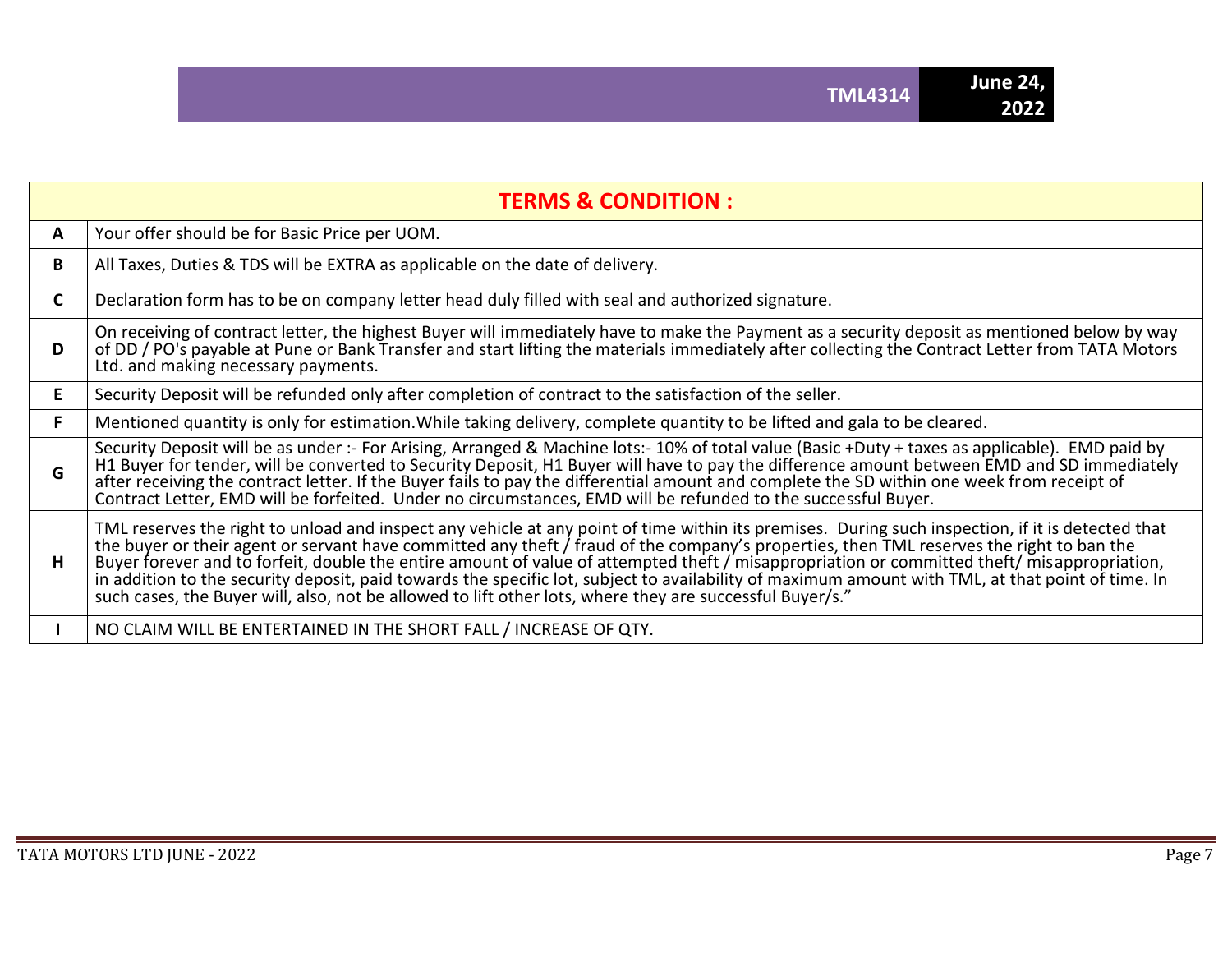# **BIDDER REGISTRATION FORM**

| DATE:                                                                                                            |                                                           |  |        |  |  |         |  |  |        |  |                          |        |  |
|------------------------------------------------------------------------------------------------------------------|-----------------------------------------------------------|--|--------|--|--|---------|--|--|--------|--|--------------------------|--------|--|
| <b>NAME OF THE FIRM:</b>                                                                                         |                                                           |  |        |  |  |         |  |  |        |  |                          |        |  |
| <b>ADDRESS:</b>                                                                                                  |                                                           |  |        |  |  |         |  |  |        |  |                          |        |  |
| <b>CONTACT No.</b>                                                                                               |                                                           |  |        |  |  |         |  |  |        |  |                          |        |  |
| <b>LAND LINE WITH STD</b><br><b>CODE</b>                                                                         |                                                           |  |        |  |  |         |  |  |        |  |                          |        |  |
| <b>EMAIL ID:</b>                                                                                                 |                                                           |  |        |  |  |         |  |  |        |  |                          |        |  |
| <b>GST NO:</b>                                                                                                   |                                                           |  |        |  |  |         |  |  |        |  |                          |        |  |
| <b>PAN NO:</b>                                                                                                   |                                                           |  |        |  |  |         |  |  |        |  |                          |        |  |
| PLEASE ENCLOSE XEROX COPY OF GST CERTRIFICATE & PAN CARD                                                         |                                                           |  |        |  |  |         |  |  |        |  |                          |        |  |
| <b>BANK DETAILS</b>                                                                                              |                                                           |  |        |  |  |         |  |  |        |  |                          |        |  |
| <b>BANK NAME</b>                                                                                                 |                                                           |  |        |  |  |         |  |  |        |  |                          |        |  |
| <b>ACCOUNT NAME</b>                                                                                              |                                                           |  |        |  |  |         |  |  |        |  |                          |        |  |
| <b>ACCOUNT NO:</b>                                                                                               |                                                           |  |        |  |  |         |  |  |        |  |                          |        |  |
| <b>IFSC CODE:</b>                                                                                                |                                                           |  |        |  |  |         |  |  |        |  |                          |        |  |
| <b>BRANCH NAME:</b>                                                                                              |                                                           |  |        |  |  |         |  |  |        |  |                          |        |  |
| <b>HAZARDOUS WASTE</b><br><b>CERTIFICATE:</b>                                                                    | <b>BURNT OIL</b>                                          |  | $\Box$ |  |  | E-WASTE |  |  | $\Box$ |  | <b>LEAD ACID BATTERY</b> | $\Box$ |  |
|                                                                                                                  | PLEASE ENCLOSE XEROX COPY OF PASSBOOK & CONSENT THE ABOVE |  |        |  |  |         |  |  |        |  |                          |        |  |
| <b>NAME OF THE PERSON</b><br>THE BIDDING ON<br><b>BEHALF OF THE</b><br>FIRM/COMPANY:<br><b>&amp; DESIGNATION</b> |                                                           |  |        |  |  |         |  |  |        |  |                          |        |  |
| <b>SIGNATURE &amp; SEAL</b>                                                                                      |                                                           |  |        |  |  |         |  |  |        |  |                          |        |  |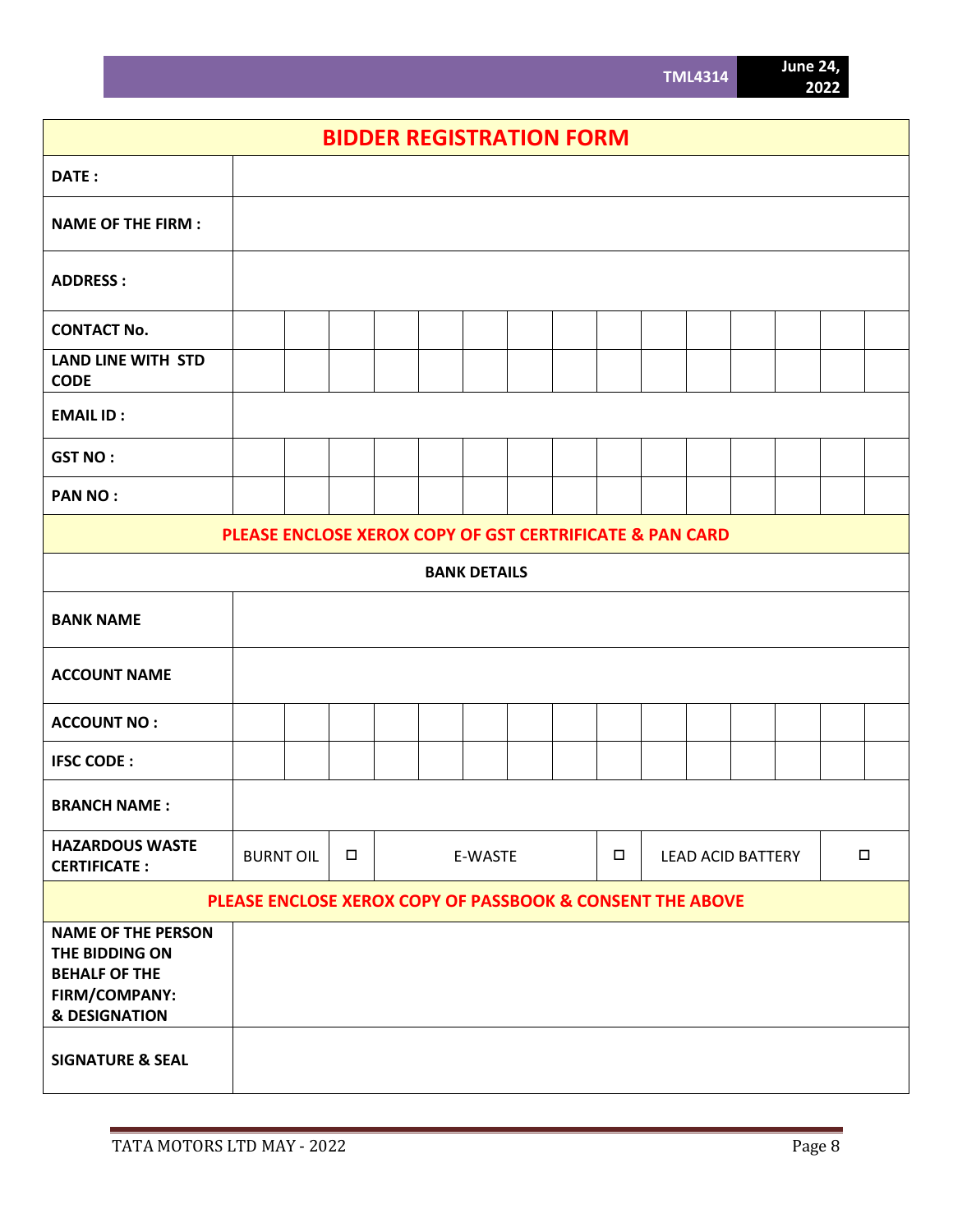|                                           | <b>BIDDER PARTICIPATION DETAILS</b>                                                                                                                                                                                                                                                                                                                                                                |                  |                                                                                                                           |                                                                      |              |         |            |              |  |  |  |  |
|-------------------------------------------|----------------------------------------------------------------------------------------------------------------------------------------------------------------------------------------------------------------------------------------------------------------------------------------------------------------------------------------------------------------------------------------------------|------------------|---------------------------------------------------------------------------------------------------------------------------|----------------------------------------------------------------------|--------------|---------|------------|--------------|--|--|--|--|
|                                           | <b>NAME OF THE FIRM/COMPANY:</b>                                                                                                                                                                                                                                                                                                                                                                   |                  |                                                                                                                           |                                                                      |              |         |            |              |  |  |  |  |
|                                           | UTR / DD NO & DATE:                                                                                                                                                                                                                                                                                                                                                                                |                  |                                                                                                                           |                                                                      |              |         |            |              |  |  |  |  |
| <b>AMOUNT Rs.</b>                         |                                                                                                                                                                                                                                                                                                                                                                                                    |                  |                                                                                                                           |                                                                      |              |         |            |              |  |  |  |  |
| <b>BANK NAME:</b>                         |                                                                                                                                                                                                                                                                                                                                                                                                    |                  |                                                                                                                           |                                                                      |              |         |            |              |  |  |  |  |
|                                           |                                                                                                                                                                                                                                                                                                                                                                                                    |                  |                                                                                                                           | BIDDER WILL BE ISSUED SINGLE LOGIN & PASSORD FOR THE REGISTERED LOTS |              |         |            |              |  |  |  |  |
|                                           | <b>IMPORTANT NOTE:</b>                                                                                                                                                                                                                                                                                                                                                                             |                  | 1] BIDDERS ARE REQUESTED TO GIVE THEIR PAN NO. AND GST NO.                                                                |                                                                      |              |         |            |              |  |  |  |  |
|                                           | <b>PARTICIPATION</b>                                                                                                                                                                                                                                                                                                                                                                               | <b>SELECTION</b> | <b>SELECT LOT/S FOR BIDDING V</b><br><b>SELECTION</b><br><b>SELECTION</b><br><b>PARTICIPATION</b><br><b>PARTICIPATION</b> |                                                                      |              |         |            |              |  |  |  |  |
| LOT NO.                                   | <b>FEE</b>                                                                                                                                                                                                                                                                                                                                                                                         | $\mathbf{v}$     | LOT NO.                                                                                                                   | <b>FEE</b>                                                           | $\mathbf{v}$ | LOT NO. | <b>FEE</b> | $\mathbf{v}$ |  |  |  |  |
|                                           |                                                                                                                                                                                                                                                                                                                                                                                                    | $\Box$           |                                                                                                                           |                                                                      | □            |         |            | □            |  |  |  |  |
|                                           |                                                                                                                                                                                                                                                                                                                                                                                                    | $\Box$           |                                                                                                                           |                                                                      | $\Box$       |         |            | $\Box$       |  |  |  |  |
|                                           |                                                                                                                                                                                                                                                                                                                                                                                                    | $\Box$           |                                                                                                                           |                                                                      | $\Box$       |         |            | $\Box$       |  |  |  |  |
|                                           |                                                                                                                                                                                                                                                                                                                                                                                                    | $\Box$           |                                                                                                                           |                                                                      | $\Box$       |         |            | $\Box$       |  |  |  |  |
|                                           |                                                                                                                                                                                                                                                                                                                                                                                                    | $\Box$           |                                                                                                                           |                                                                      | $\Box$       |         |            | $\Box$       |  |  |  |  |
|                                           |                                                                                                                                                                                                                                                                                                                                                                                                    | $\Box$           |                                                                                                                           |                                                                      | $\Box$       |         |            | $\Box$       |  |  |  |  |
|                                           |                                                                                                                                                                                                                                                                                                                                                                                                    | $\Box$           |                                                                                                                           |                                                                      | □            |         |            | $\Box$       |  |  |  |  |
|                                           |                                                                                                                                                                                                                                                                                                                                                                                                    | $\Box$           |                                                                                                                           |                                                                      | $\Box$       |         |            | $\Box$       |  |  |  |  |
|                                           |                                                                                                                                                                                                                                                                                                                                                                                                    | $\Box$           |                                                                                                                           |                                                                      | □            |         |            | $\Box$       |  |  |  |  |
|                                           |                                                                                                                                                                                                                                                                                                                                                                                                    | $\Box$           |                                                                                                                           |                                                                      | $\Box$       |         |            | $\Box$       |  |  |  |  |
|                                           |                                                                                                                                                                                                                                                                                                                                                                                                    | $\Box$           |                                                                                                                           |                                                                      | $\Box$       |         |            | $\Box$       |  |  |  |  |
|                                           |                                                                                                                                                                                                                                                                                                                                                                                                    | $\Box$           |                                                                                                                           |                                                                      | $\Box$       |         |            | $\Box$       |  |  |  |  |
|                                           |                                                                                                                                                                                                                                                                                                                                                                                                    | $\Box$           |                                                                                                                           |                                                                      | □            |         |            | □            |  |  |  |  |
|                                           |                                                                                                                                                                                                                                                                                                                                                                                                    | $\Box$           |                                                                                                                           |                                                                      | 0            |         |            |              |  |  |  |  |
|                                           |                                                                                                                                                                                                                                                                                                                                                                                                    | $\Box$           |                                                                                                                           |                                                                      | $\Box$       |         |            | $\Box$       |  |  |  |  |
|                                           | This participation fee is refundable without any interest, however would not be adjusted as part/ full portion of Earnest Money Deposit in cases<br>where the Bidder's bid is accepted by the Seller and then the bidder becomes the Buyer. For Selected lot/lots EMD should be paid within Five<br>days from the date of acceptance of your Bid. For payment of EMD no extension will be granted. |                  |                                                                                                                           |                                                                      |              |         |            |              |  |  |  |  |
| FIRM/COMPANY:<br><b>&amp; DESIGNATION</b> | <b>NAME OF THE PERSON THE</b><br><b>BIDDING ON BEHALF OF THE</b>                                                                                                                                                                                                                                                                                                                                   |                  |                                                                                                                           |                                                                      |              |         |            |              |  |  |  |  |
|                                           | <b>SIGNATURE &amp; SEAL:</b>                                                                                                                                                                                                                                                                                                                                                                       |                  |                                                                                                                           |                                                                      |              |         |            |              |  |  |  |  |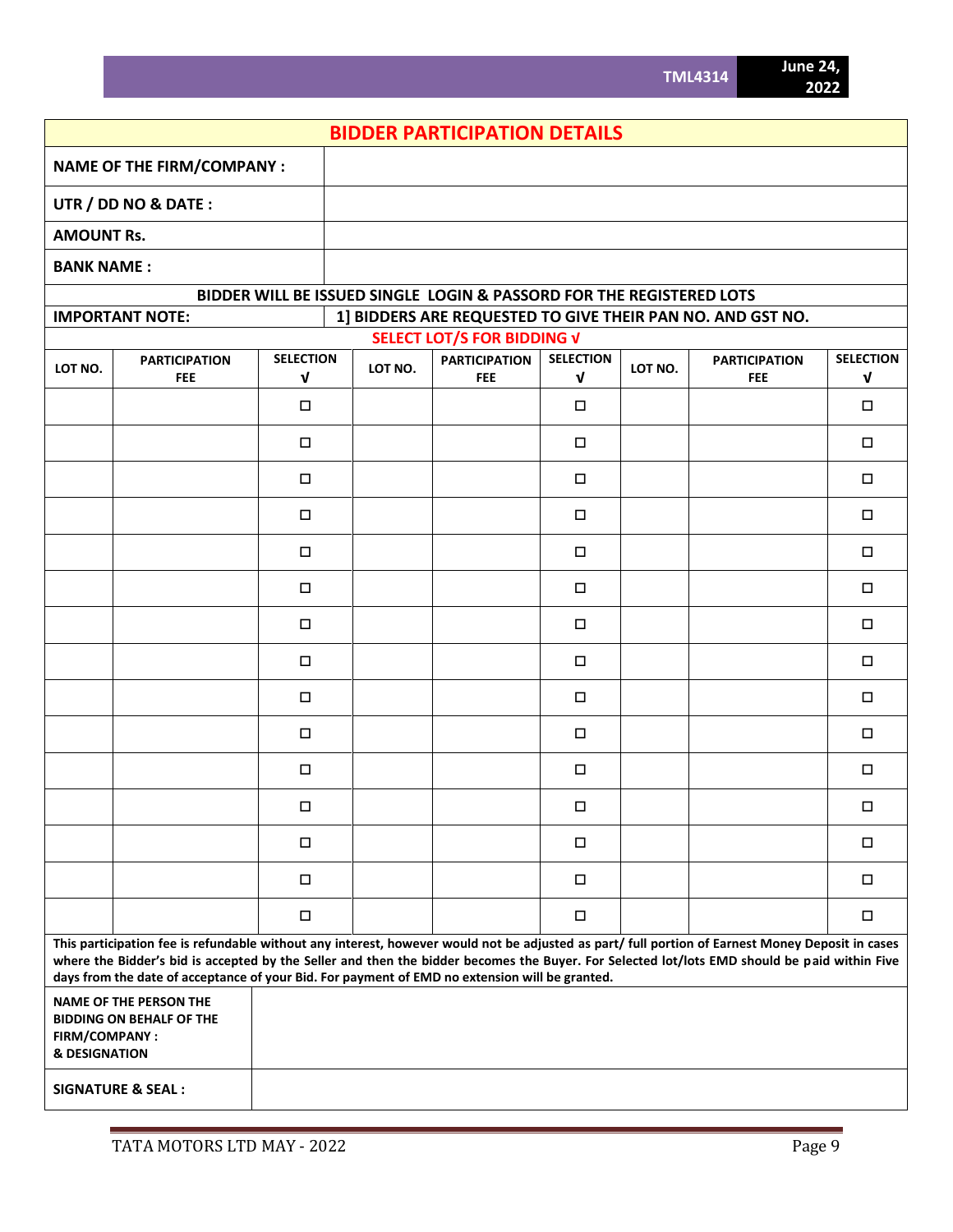#### **TERMS & CONDITIONS OF THE TENDER / E AUCTION :**

#### **DEFINITIONS** :

**SELLER** : Seller referred in this catalog is **TATA MOTORS LTD**

 **BUYER** : Any person - as an individual OR a proprietor OR a partner OR an authorized representative of any company OR any legal entity and who is paying the requisite EMD and who makes or places a bid for and purchases the tender property either in part or in full is considered as a Buyer. One individual can represent as a Buyer on his own behalf and on behalf of other companies provided he registers himself in those capacity separately i.e. for each representation he should pay separate Earnest Money Deposit. Successful Buyer is that Buyer in whose name, contract letter is issued by the seller.

**1.0 GENERAL TERMS & CONDITIONS : 1.1** Subject to the reserve price, if any, fixed by the SELLER and subject to the terms and conditions set out herein, sale shall be made to the HIGHEST BUYER on "**AS IS WHERE BASIS"** and **"WET, DRY OR RUSTY"** condition and **"NO COMPLAINT BASIS".** The Seller does not undertake any responsibility to procure any permission/license etc., in respect of the tender property offered for sale. **1.2** SELLER reserves the right to modify and amend the terms & conditions and announce the same at any time before the entire tender concludes. **1.3** Participation and bidding in this tender shall be treated as conclusive evidence of the fact that the Buyer, who has not been previously blacklisted by TATA MOTORS LTD., has inspected the materials and the documents pertaining to it and is satisfied in all respects regarding quantity, quality, condition of the tender property, taxes & duties, and other extraneous factors and the Principle of Caveat Emptor (let the buyer beware) will apply.Final decision regarding participation will be with the Seller. It shall also imply that the Buyer has carefully gone through and understood the terms and conditions of tender including the amendments if any. Seller will not entertain any complaints or objections once Bid is placed. **1.4** Seller does not give warranty or guarantee of the quality, quantity, measurement, condition, chemical composition of each individual item(s) or lot(s) that form the tender property and about its "End Use" or fitness for a particular purpose. Description given in the List is brief. Bids placed by the buyers will deem to have been made on the clear understanding that the intending Buyer(s) have satisfied themselves fully in regards to nature/ conditions, quality of goods upon inspection or otherwise. No error, omission or mis-statement or mis-description whatsoever and howsoever made or published whether in list or otherwise and no defects or faults in the goods shall invalidate the contract or be subject matter of any claim on the part of the Buyer by compensation or otherwise however nor will any such claim be entertained by company. **1.5** The highest Buyer does not get any right to demand acceptance of his offer. SELLER reserves the right to accept/reject/cancel any bid, withdraw any portion of the tender Property at any stage from tender even after acceptance of bid/issue of contract letter, or release order/deposit of full value by successful Buyer without assigning any reason thereof. In the event of such rejection/cancellation/withdrawal, SELLER shall refund the value of tender Property, if paid for, to the successful Buyer. SELLER shall not be responsible for any damages/loss whatsoever to the successful Buyer on account of such withdrawal. **1.6** EMD or Security Deposit amount will not carry interest. **1.7** It is the sole responsibility of the scrap Buyer to ensure that scrap lifted through tender from Tata Motors Ltd. shall not be used for rebuilding of parts / assembly / aggregates which are procured / made by Tata Motors Ltd. **1.8 Description given in our list is in brief.** Offers by Buyers will deem to have been made on the clear understanding that the intending Buyer have satisfied themselves fully in regard to the nature/ conditions, quality of goods upon inspection or otherwise. No error, omission or misstatement or wrong description whatsoever and howsoever made or published whether in our list or otherwise and no defects or faults in the goods shall invalidate the contract or be subject matter of any claim on the part of the Buyer whether by compensation or otherwise however nor will any such claim be entertained by seller. **1.9** The quantity indicated in the list of our scrap items is only an estimate for calculating the amount of deposit to be paid by the Buyer and may vary with the quantity of scrap that may be available to the Buyer during the period. However, since the paramount interest of the Seller is to get the area cleared of all accumulated scrap, the Buyer will have to remove the entire arising/arranged lot whatever there may be even though such actual arising/arranged lot quantity goes far beyond the quantity indicated or is much less than the quantity indicated. **1.10** The Seller shall be under no obligation to put the lots singly or serially in any other particular manner and the Seller reserves the right as its discretion to withdraw any lot fully or partially at any time during the period of tender without assigning any reason thereof. The Seller may refuse to accept any bid from any person or persons without assigning any reason for such refusal. **1.11** If any non ferrous material is found in any of the lots while effecting delivery, the same shall be treated as Seller's property except where such non ferrous metals are specifically mentioned in the lot description. The Buyer shall not lift from the lots any such pieces containing non ferrous metal and shall have no claim to the same or ask for any compensation on account thereof. **2.00 PARTICIPATION : 2.1 Inspection** :- The Intending Buyer shall visit the site and make them thoroughly acquainted with the local site conditions, The nature and requirement of the works, facilities for transport, nature of labour required, access and storage for materials and removal of wastes. The Buyer shall quote taking into account all the site conditions including traffic restrictions and transport etc. for proper execution of the work. The Buyer will not be entitled to any claim of/and compensation for difficulties faced or losses incurred, damages suffered on account of any site conditions. Buyer should carry the Catalog along with them for the inspection of material at the Site, which will be subject to the usual security rules of the Seller. Any clarification required may be sought by the Buyers from the Seller at the time of inspection and no dispute will be entertained thereafter. A maximum of 2 personnel per Buyer will be allowed for factory inspection. Wearing flat sole leather shoes is mandatory while entering Tata Motors Ltd. premises. 2.2 Any Buyer dealing with Tata Motors Ltd. first time (after coming out as H1 in the tender), will have to submit following details along Two copies of PAN Card on his letter head duly signed & stamped. Provide GST Registration certification Xerox copy. **This is mandatory**. **2.3** The prospective Buyers shall have to deposit Earnest Money Deposit (EMD) for each lot separately or for all lots as prescribed (refer Details of Tender list for Lot-wise EMD) by Demand Draft / Pay Order on any / from Nationalized Bank / HDFC/ Axis/ ICICI/ Kotak Mahindra / IndusInd Bank Only. Bank (as prescribed by the Seller) drawn in favour of "**TATA Motors Ltd."** payable at Pune. **CASH / CHEQUE WILL NOT BE ACCEPTED.** There will be NO NEGOTIATION after completion of Tender. Buyers are advised to place their competitive bids accordingly as the rates quoted in the Tender will be final. **2.5** In case of successful Buyer, the EMD amount will be converted into Security Deposit and same shall be refunded only after satisfactory execution of order. Security Deposit will not be adjusted against the weekly advance or towards the value of item. For unsuccessful Buyers EMD will be refunded from Tata motors office. Under any case, SD/EMD shall not bear any interest.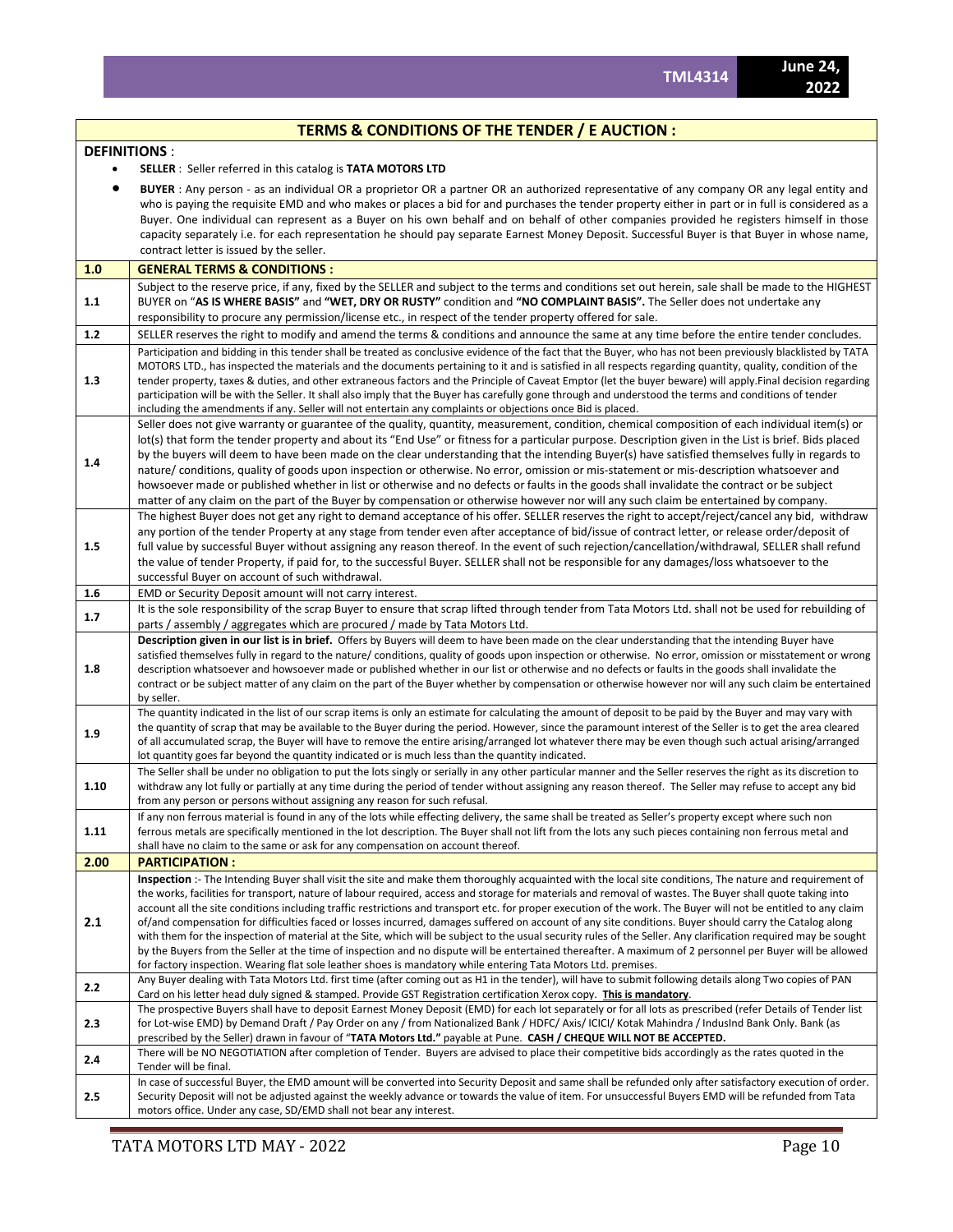| 3.0 | <b>PAYMENT:</b>                                                                                                                                                                                                                                                                                                                                                                                                                                                                                                                                                                                                                                                                                                                                                                                                     |
|-----|---------------------------------------------------------------------------------------------------------------------------------------------------------------------------------------------------------------------------------------------------------------------------------------------------------------------------------------------------------------------------------------------------------------------------------------------------------------------------------------------------------------------------------------------------------------------------------------------------------------------------------------------------------------------------------------------------------------------------------------------------------------------------------------------------------------------|
| 3.1 | <b>For Arranged lots</b>                                                                                                                                                                                                                                                                                                                                                                                                                                                                                                                                                                                                                                                                                                                                                                                            |
|     | Full payment of the lot along with 10% Security Deposit has to be made within 7 days from acceptance of contract letter OR                                                                                                                                                                                                                                                                                                                                                                                                                                                                                                                                                                                                                                                                                          |
| a.  | alternatively, only in case of lot value being more than Rs. 5 Lacs, Purchase can pay additional 15% Security Deposit (total 25%) and<br>use pay & lift facility. This additional 15% SD only may be adjusted at the end of lifting i.e. when the physical quantity in the scrap yard<br>is less than 15% of the tendered quantity. If, after paying 25% SD for availing Pay & Lift facility, the party fails to lift the material,<br>entire 25% SD will be forfeited.                                                                                                                                                                                                                                                                                                                                             |
|     | Contract letter specifies the Last Lifting Date (LLD) and the same would be applicable for calculation of penalty including cancellation of                                                                                                                                                                                                                                                                                                                                                                                                                                                                                                                                                                                                                                                                         |
| b.  | contract and forfeiting EMD.                                                                                                                                                                                                                                                                                                                                                                                                                                                                                                                                                                                                                                                                                                                                                                                        |
| 3.2 | For Machine / Vehicle lots :- The Buyer should pay the Security Deposit & full amount of the total value before lifting the machines<br>/vehicle.                                                                                                                                                                                                                                                                                                                                                                                                                                                                                                                                                                                                                                                                   |
| 3.3 | All payments shall be made in the form of Demand Draft/ Pay order issued by any Nationalized Bank / HDFC, ICICI, AXIS Bank in<br>favour of TATA Motors Ltd. payable at Pune.                                                                                                                                                                                                                                                                                                                                                                                                                                                                                                                                                                                                                                        |
| 3.4 | On receiving of contract letter, the highest Buyer will immediately have to make the Payment of Security Deposit. Further payments<br>should be made along with all the Taxes & Duties by way of DD / PO's payable at Pune or Bank Transfer and start lifting the materials<br>immediately after collecting the Contract Letter from TATA Motors Ltd The Contract Letter will be released only after receipt of<br>prescribed amount. Transaction value means Basic+CGST+SGST+TCS etc as applicable. The EMD will be converted to Security Deposit.<br>The Buyer will have to pay the differential amount between EMD & SD if any. The Security Deposit shall be refunded after satisfactory<br>execution of contract.                                                                                              |
| 3.5 | In the event of the failure of the Buyer (H1 Buyer) by way of a default in payment of the material being disposed or non-compliance<br>or any of the terms mentioned herein, the contract will automatically stand terminated and the Security Deposit will stand forfeited<br>for the breach of contract by the buyer. In this case, the Seller reserves the right to dispose of the balance material in the Lot and the<br>said buyer will have no claim whatsoever.                                                                                                                                                                                                                                                                                                                                              |
| 3.5 | In the event of the failure of the Buyer (H1 Buyer) by way of a default in payment of the material being disposed or non-compliance<br>or any of the terms mentioned herein, the contract will automatically stand terminated and the Security Deposit will stand forfeited<br>for the breach of contract by the buyer. In this case, the Seller reserves the right to dispose of the balance material in the Lot and the<br>said buyer will have no claim whatsoever.                                                                                                                                                                                                                                                                                                                                              |
| 3.6 | Bids placed/Rates offered are for the basic price only and are exclusive of all applicable taxes and duties like CGST, SGST, TCS etc as<br>applicable. Taxes and duties will be in addition to the basic price and will be added at rates applicable at the time of delivery.                                                                                                                                                                                                                                                                                                                                                                                                                                                                                                                                       |
| 4.0 | <b>DELIVERY:</b>                                                                                                                                                                                                                                                                                                                                                                                                                                                                                                                                                                                                                                                                                                                                                                                                    |
| 4.1 | CONTRACT PERIOD for Arising lots 01/07/2022 to 30/09/2022                                                                                                                                                                                                                                                                                                                                                                                                                                                                                                                                                                                                                                                                                                                                                           |
| a   | The lots on tender in respect of future arising is for all the accumulation that will be there in the scrap yard on 01/07/2022 and<br>between 01/07/2022 to 30/09/2022. It is made expressly clear that Buyer will have to clear all the arising which will be there in the<br>scrap yard as on 01/07/2022 and the arising that will accumulate from time to time regularly and expeditiously so as to clear the<br>scrap yard as per the frequency given in the material list.                                                                                                                                                                                                                                                                                                                                     |
| b   | Contract letter specifies the Last Lifting Date (LLD) and the same would be applicable for calculation of penalty including cancellation of<br>contract and forfeiting EMD.                                                                                                                                                                                                                                                                                                                                                                                                                                                                                                                                                                                                                                         |
| 4.2 | The successful Buyer will make his own arrangement for transport of item from the Seller's premises. He will not be entitled to claim<br>any facilities or assistance in this regard. Loading will be done by his own men under joint supervision. For lifting bulky/heavy items,<br>the Buyer will make arrangement for fork-lift / crane from the market and clear the material within stipulated contract period.                                                                                                                                                                                                                                                                                                                                                                                                |
| 4.3 | The Buyer have to follow the process & documentation as laid down by the seller. The Buyer will have to make "Vehicle In" document<br>'LECI' at the entry gate', get empty vehicle (brought for lifting the scrap) weighed at TML's weight bridge and bring the weighment slip.<br>He will contact scrap yard Master and Scrap yard Security with weighment slip and "LECI" and other documents as necessary.                                                                                                                                                                                                                                                                                                                                                                                                       |
| 4.4 | The Buyer, after loading the vehicle under supervision of scrap yard personnel and Scrap yard Security, will have to get final<br>weighment done, obtain final weighment slip, get Sales Order / Delivery Order number (SO & DO number) from Scrap Yard Master on<br>the weighment slip and get weighment slip signed by Scrap Yard Master and scrap Yard Security.                                                                                                                                                                                                                                                                                                                                                                                                                                                 |
| 4.5 | The Buyer will have to submit final weighment slip along with SO/DO No, to Finance, pay by DD money for the scrap being lifted. (DD<br>to be given to Cashier after verification by finance.) Get signed on Invoice Copy from Finance. Show the Delivery-Cum-Invoice at<br>Security and take the vehicle out.                                                                                                                                                                                                                                                                                                                                                                                                                                                                                                       |
| 4.6 | Only one category of scrap item will be allowed in one truck irrespective of quantity. No other category will be allowed to be loaded in<br>the same truck.                                                                                                                                                                                                                                                                                                                                                                                                                                                                                                                                                                                                                                                         |
| 4.7 | At the time of obtaining delivery of material, the Buyer shall not be entitled to pick or choose any particular item / items from the lot<br>sold to the Buyer. The Buyer will have to operate the lot from one side of the bay until entire quantity of the lot is lifted. It shall be the<br>responsibility of the Buyer to see that he or his servants or agents collect and load only that quality and kind of item that are covered<br>by the contract and in the event of his servants or agents finding any other quality or kind of item mixed with the items allotted to<br>him he should forthwith bring to the notice of the concerned officer and not lift article till the lot is segregated by the employees or<br>agents of the Seller. Decision of the Seller will be final & binding on the Buyer. |
| 4.8 | Seller reserves the right to unload the vehicle for inspection purpose as a surprise check or if it is detected at any time that the Buyer<br>had loaded the material or materials for which he is not Buyer or if the Buyer is found to carry excess items then that mentioned in<br>the documents. The Seller will be within its right to detain the truck, unload the materials at the cost and expense of the Buyer and<br>terminate the contracts forthwith and forfeit the Security Deposit and claim such further losses and damages that may be caused to<br>the Seller.                                                                                                                                                                                                                                    |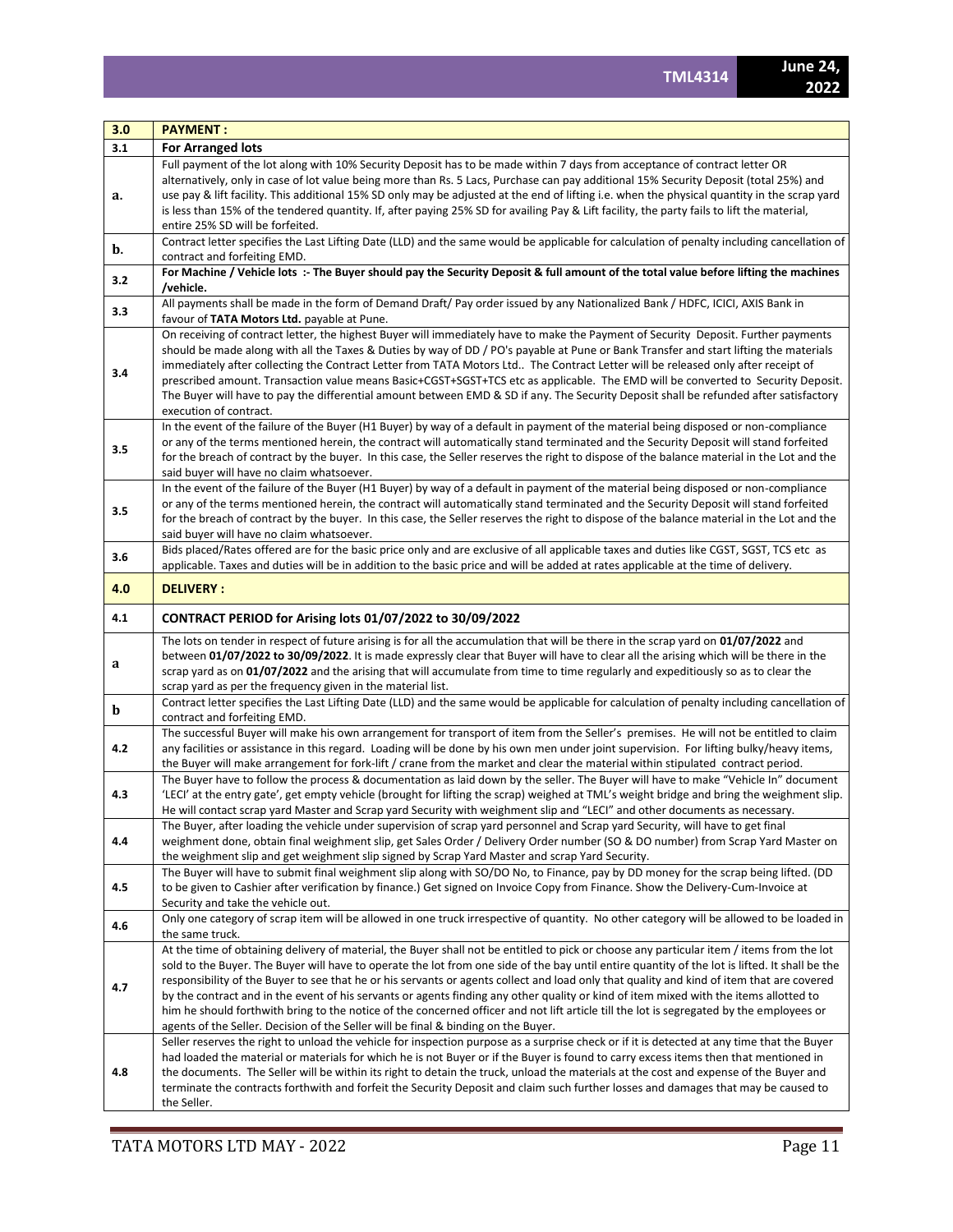| 4.9  | Any accumulation as at beginning of the contract period will also be covered by the contract and will be lifted by successful Buyer<br>whatever the quantity may be. The successful Buyer will have to visit the Scrap Yards regularly and ensure that accumulations are<br>cleared promptly. He is also required to clear the material as & instructed to do and also ensure that whatever material available as<br>on the last day of contract will be collected by him on that day. Further if any scrap is left un-cleared on the last day of the contract<br>when contracts come to an end by efflux of time, such failure to remove accumulations on the last day will be deemed to be a breach<br>of terms and conditions of the contract and therefore, entitling the Seller to forfeit the Security Deposit and claim such further loss<br>and damage from the Buyer as may accrue by such breach. |
|------|-------------------------------------------------------------------------------------------------------------------------------------------------------------------------------------------------------------------------------------------------------------------------------------------------------------------------------------------------------------------------------------------------------------------------------------------------------------------------------------------------------------------------------------------------------------------------------------------------------------------------------------------------------------------------------------------------------------------------------------------------------------------------------------------------------------------------------------------------------------------------------------------------------------|
| 4.10 | If the successful Buyer at any stage, after submitting his bids, either neglects or refuses or is unable to take complete delivery of the<br>material (gala to be cleared) for any reason whatsoever / or the performance of the Buyer is unsatisfactory, the company will have<br>right to forfeit the EMD / SD, terminate the contract and claim for such further losses & damages that may be caused to the company<br>by such breach. Whether successful Buyer's performance is satisfactory or not, will be for the Seller to determine and declare at it's<br>sole discretion.                                                                                                                                                                                                                                                                                                                        |
| 4.11 | At any time, during the tender process / period of the contract, Seller reserves the right to retain / withdraw any or all scrap items.<br>Decision of the Seller in this regard will be final and binding on the Buyer. The Buyer shall not be entitled to claim any compensation<br>or damages for the goods retained. The Buyer will have to clear the lot (gala to be cleared) otherwise EMD / SD will be forfeited.                                                                                                                                                                                                                                                                                                                                                                                                                                                                                    |
| 4.12 | At Chikhali (K Block), if a vehicle is loaded & is not able to move out of the premises before end of the day for whatsoever reason, the<br>vehicle has to be unloaded at the cost of Buyer.                                                                                                                                                                                                                                                                                                                                                                                                                                                                                                                                                                                                                                                                                                                |
| 4.13 | For Machines & Vehicles lots, acceptance of bid is on 'Subject To Approval' basis & decision will be informed maximum within 120<br>days.                                                                                                                                                                                                                                                                                                                                                                                                                                                                                                                                                                                                                                                                                                                                                                   |
| 4.14 | Buyer should ensure that his labour should carry their identity proof for their self identity.                                                                                                                                                                                                                                                                                                                                                                                                                                                                                                                                                                                                                                                                                                                                                                                                              |
| 4.15 | On receipt of full Sale Value along with applicable CGST/ SGST/TCS & other Charges by the Seller, the Seller will issue final Sale/<br>Delivery / Release Order to the Buyer thereby enabling him to lift the materials as per contract letter.                                                                                                                                                                                                                                                                                                                                                                                                                                                                                                                                                                                                                                                             |
| 4.16 | In order to facilitate TATA Motors Ltd. to complete the transaction before 4.00 P.M. the goods should be collected between 9 A.M.<br>and 3.30 P.M. on any working day with prior appointment of the concerned department during the stipulated delivery days (except<br>Sundays & Holidays). Please contact respective person for co-ordination. Successful Buyers should ensure that the material clearance<br>is as per the seller's instructions. Neat and clean maintenance of the stockyard from where the material is lifted is the responsibility of<br>the successful Buyer. In the event of non-adherence to the above by the successful Buyer, seller will reserve its rights to impose<br>penalties/forfeiture of EMD and other payments collected. Weight recorded at the seller's premises shall prevail.                                                                                      |
| 4.17 | The loading of the material will be in the presence of and after the approval/authorization of TATA Motors Ltd.                                                                                                                                                                                                                                                                                                                                                                                                                                                                                                                                                                                                                                                                                                                                                                                             |
| 4.18 | The Buyer shall be responsible to ensure that their employees follow safety regulations as per TATA Motors Ltd.' stipulations and<br>other statutory regulations. Buyer shall ensure that all his workmen on site use safety belts, gloves, helmets, masks etc., as necessary<br>for their safety. The buyer shall be responsible to secure compliance's with all Central and State laws as well as the rules, regulations,<br>bye-laws/notifications and orders of the local authorities and statutory bodies as may be in force from time to time. Buyers have to<br>comply with all statutory obligations like Labor License, Workman Compensation policy, ESIC, PF etc., whichever is applicable.                                                                                                                                                                                                       |
| 4.19 | The successful Buyer will make his own arrangement for dismantling, removal, lifting, loading and transporting of the material from<br>the factory premises and he will not claim any sort of assistance or charges whatsoever from the company.                                                                                                                                                                                                                                                                                                                                                                                                                                                                                                                                                                                                                                                            |
| 4.20 | Please note while engaging Crane for lifting the machine / Material, you will ensure that lifting tackles, wire rope, chain, hoists etc. will<br>bear valid certification of competent authority and xerox copies of these should be available with you while loading. In absence of<br>this, no lifting will be allowed.                                                                                                                                                                                                                                                                                                                                                                                                                                                                                                                                                                                   |
| 4.21 | In case seller is unable to deliver the goods within the specified time due to unforeseen administrative reasons, then the seller shall<br>grant suitable extension of delivery period to the Buyer without any penalties till the expiry of such extended period. In such<br>eventuality, however, the Buyer shall not be entitled to claim any compensation for such delay.                                                                                                                                                                                                                                                                                                                                                                                                                                                                                                                               |
| 4.22 | If the goods sold or portion thereof remain un-cleared in the premises of the seller beyond the stipulated period, the sales proceeds<br>of the un-lifted assets shall be forfeited and the un-lifted portion of the assets may be removed at the risk and cost of the buyer.                                                                                                                                                                                                                                                                                                                                                                                                                                                                                                                                                                                                                               |
| 4.23 | While taking delivery of the material, it will be at the discretion of the seller or its authorized representative to direct the<br>manner/order in which the materials or lots shall be removed. No segregation of the items of any lot is allowed inside the seller's<br>premises.                                                                                                                                                                                                                                                                                                                                                                                                                                                                                                                                                                                                                        |
| 4.24 | It will be Buyer's responsibility to weigh the empty Truck at the weigh bridge of TATA Motors Ltd. and produce the weight certificate<br>so that the weight of the empty truck will be deducted from the weight of the fully loaded truck. The weight confirmed by Seller's<br>weigh bridge will be final and binding on the Buyers.                                                                                                                                                                                                                                                                                                                                                                                                                                                                                                                                                                        |
| 4.25 | If the original Buyer wish to take delivery of the material through a representative, he must authorize the latter by a letter of<br>authority or continuing authority, which shall be presented to the seller. The seller may in his entire discretion decline to act on any<br>such authority and it shall be for the Buyer to satisfy the seller that the authority is genuine. Delivery to such authorized person will<br>constitute valid delivery and no claim shall lie against the seller on any account thereafter.                                                                                                                                                                                                                                                                                                                                                                                |
| 4.26 | Buyer and his men are subject to the security rule of seller in force while in the seller's premises. The Buyer(s), their workmen agents,<br>or representatives shall not commit any nuisance, theft or indulge in any antisocial activities in the seller's premises and the Buyer<br>shall be liable for the good conduct, safety, & discipline of his workmen. In case of any such activity, delivery will be suspended and<br>strict action as per law will be taken including forfeiture of EMD.                                                                                                                                                                                                                                                                                                                                                                                                       |
| 4.27 | While taking delivery of the material, the Buyers shall be responsible for any damage that may be done to premises/fittings of the Seller in the course of<br>removing the lot(s) purchased by them. The Seller may at its option arrange to make good such damages and the Buyer shall pay for the same on<br>demand. If such payment is not made on demand, the Seller may forfeit the EMD/Security Deposit or may stop delivery of the material till payment is<br>made.                                                                                                                                                                                                                                                                                                                                                                                                                                 |
| 4.28 | Seller will not at any time be responsible for any injuries caused due to accident within its premises either to the buyer or his representative/labour etc.,<br>and the buyer will make proper arrangements for any claim arising out of the employment under any status. It is the responsibility of the buyer to<br>provide necessary safety appliances (like hand gloves/safety shoes/helmet etc.) to the labourers, who are engaged for loading the materials.                                                                                                                                                                                                                                                                                                                                                                                                                                         |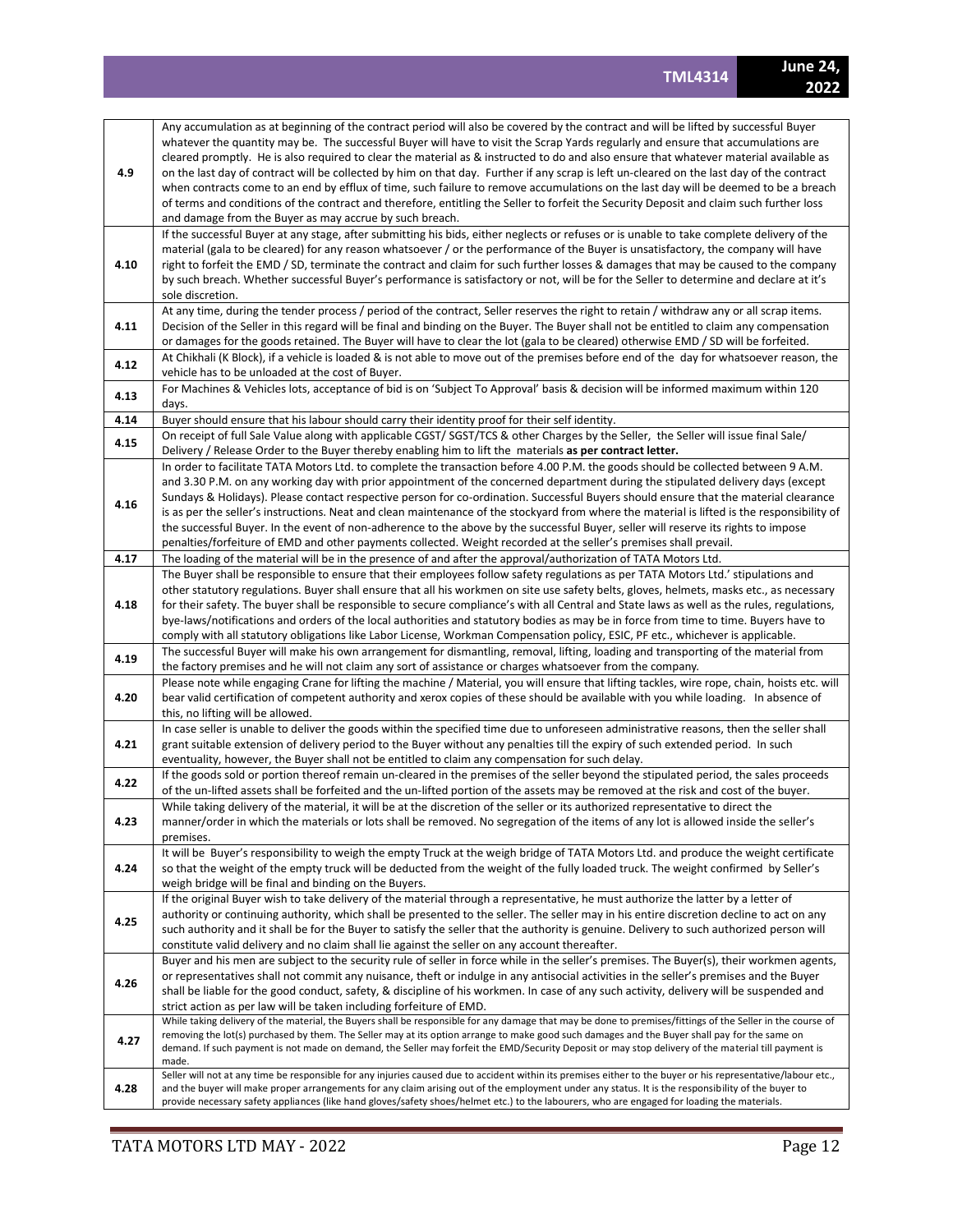| 4.29   | If any accident or damage to the property/life etc., arises by reason of any act of negligence/omission/default or non-compliance with any of<br>the Terms & Conditions or statutory regulations or rules and regulations applicable within the Seller's premises, on the part of the Buyer/his<br>representative or employees, resulting in death or injury to any persons or damages to the property of the Seller or any third party, then in |  |  |  |  |  |  |
|--------|--------------------------------------------------------------------------------------------------------------------------------------------------------------------------------------------------------------------------------------------------------------------------------------------------------------------------------------------------------------------------------------------------------------------------------------------------|--|--|--|--|--|--|
|        | such an event the Buyer will have to pay compensation to such person including the employees of the SELLER for such accident or injury/death<br>or damage caused to their employees or to any of the Seller's employees or to others or to the Seller's property. The Buyer shall in such event,<br>keep the Seller fully indemnified from any demand, claims, or proceedings thereof.                                                           |  |  |  |  |  |  |
|        | In case the whole or any part of the goods sold remained uncleared, after due date as stated in the delivery schedule, the buyer shall have no<br>claim whatsoever on the goods remaining uncleared and the amount paid to TATA Motors Ltd. will stand forfeited at the expiry of the said                                                                                                                                                       |  |  |  |  |  |  |
| 4.30   | period. TATA Motors Ltd. shall have right to dispose of such goods in any manner they like. The buyer shall have no right whatsoever for any                                                                                                                                                                                                                                                                                                     |  |  |  |  |  |  |
|        | compensation on this account.<br>The buyer shall not be entitled to resell any lot or part of a lot while the goods are lying in the premises of the TATA Motors Ltd. and                                                                                                                                                                                                                                                                        |  |  |  |  |  |  |
| 4.31   | no delivery would be affected by the TATA Motors Ltd. to any person other than the buyer.                                                                                                                                                                                                                                                                                                                                                        |  |  |  |  |  |  |
| 4.32   | Disposal of material is to be done against advance DD from Nationalized Bank / HDFC/ Axis/ ICICI/ Kotak Mahindra / IndusInd Bank<br>Only.                                                                                                                                                                                                                                                                                                        |  |  |  |  |  |  |
| 5.0    | <b>PENALTY FOR NON-PERFORMANCE:</b>                                                                                                                                                                                                                                                                                                                                                                                                              |  |  |  |  |  |  |
| 5.1    | The intention of the Seller is to keep the least amount of scrap in the yard by ensuring timely, regularly, evenly, effective and efficient clearing<br>of the scrap from the yard. Seller has the right to impose penalties for not lifting / partial lifting / delay in lifting as against the lifting schedule<br>given by the Seller. These penalties will be charged as under                                                               |  |  |  |  |  |  |
|        | For lot number A06P2-P1, A06P2-C1, A06K2-P1, A06K2-C1, A40, A40K, A40JLR Penalty of Rs.20,000/- per week / Fortnight if the                                                                                                                                                                                                                                                                                                                      |  |  |  |  |  |  |
| 5.2    | material is left in the scrap yard more than 3 MT at the end of the week / Fortnight (excluding material received after 12 noon on last                                                                                                                                                                                                                                                                                                          |  |  |  |  |  |  |
|        | day of the week).<br>For all Arising Lots, 5% of the basic value of the material left in the scrap yard at the end of the lifting frequency period as mentioned                                                                                                                                                                                                                                                                                  |  |  |  |  |  |  |
| 5.3    | in the tender list (excluding material received after 12 noon on last day of the week)                                                                                                                                                                                                                                                                                                                                                           |  |  |  |  |  |  |
| 5.4    | For arising, arranged and hazardous lots, penalty will be charged for material lifted after the Last Lifting Date (LLD) as under:                                                                                                                                                                                                                                                                                                                |  |  |  |  |  |  |
| a<br>b | 3% on the basic value of the scrap lifted during 7 days after Last Lifting Date (LLD)                                                                                                                                                                                                                                                                                                                                                            |  |  |  |  |  |  |
| C      | 7% on the basic value of the scrap lifted after 7 days from LLD to up to 15 days from LLD.<br>15% on the basic value of the scrap lifted after 15 days from LLD to up to 21 days from LLD.                                                                                                                                                                                                                                                       |  |  |  |  |  |  |
|        | If the material is not lifted even after the last date of Extension No.(3c) above, it will be treated as breach of contract. In such case, Buyer will                                                                                                                                                                                                                                                                                            |  |  |  |  |  |  |
|        | lose his rights on the balance material and Seller has the right to forfeit the Security Deposit and sell the balance material to any other party.                                                                                                                                                                                                                                                                                               |  |  |  |  |  |  |
| 5.5    | Penalty is put as a deterrent and the Buyer has to ensure that he is not making himself liable for penalty by prompt and uniform lifting of the<br>material from scrap yard.                                                                                                                                                                                                                                                                     |  |  |  |  |  |  |
|        | PLEASE NOTE: The Seller shall not remind the Buyers about the last lifting dates either by email /letter / telephone/ SMS. No correspondence                                                                                                                                                                                                                                                                                                     |  |  |  |  |  |  |
|        | in this regard will be entertained.                                                                                                                                                                                                                                                                                                                                                                                                              |  |  |  |  |  |  |
|        |                                                                                                                                                                                                                                                                                                                                                                                                                                                  |  |  |  |  |  |  |
| 6.0    | <b>Note for Hazardous lots:</b>                                                                                                                                                                                                                                                                                                                                                                                                                  |  |  |  |  |  |  |
| 6.1    | Conditions for participation in the tender -                                                                                                                                                                                                                                                                                                                                                                                                     |  |  |  |  |  |  |
| а<br>b | Party who is actual user registered with Ministry of Environment and Forests, and                                                                                                                                                                                                                                                                                                                                                                |  |  |  |  |  |  |
|        | Who has letter of authorization from Maharashtra Pollution Control Board or an equivalent Govt. organization (if out of Maharashtra)<br>Who has certificate regarding "Hazardous Waste (Management & Handling) Rules 2000 from Maharashtra Pollution Control Board or                                                                                                                                                                            |  |  |  |  |  |  |
| c      | an equivalent Govt. organization (if out of Maharashtra).                                                                                                                                                                                                                                                                                                                                                                                        |  |  |  |  |  |  |
|        | Seller's decision in this regard will be final & binding on the Buyer.                                                                                                                                                                                                                                                                                                                                                                           |  |  |  |  |  |  |
| 6.2    | Conditions for taking delivery & transportation :                                                                                                                                                                                                                                                                                                                                                                                                |  |  |  |  |  |  |
| a      | For lots included in the list, before collecting the material, party must give an undertaking in writing on its letter head that the person<br>collecting the material is its authorized representative.                                                                                                                                                                                                                                         |  |  |  |  |  |  |
| b      | The party must submit copies of MPCB and MOEF valid licences and Copies of Registration-cum-Pass Book along else your bid for                                                                                                                                                                                                                                                                                                                    |  |  |  |  |  |  |
| c      | items will not be considered.<br>Lot will be lifted by using services of transporter holding "Valid Authorisation of MPCB" for transporting hazardous waste.                                                                                                                                                                                                                                                                                     |  |  |  |  |  |  |
| 7.0    | <b>RECOVERY OF DAMAGE TO TML PROPERTY:</b>                                                                                                                                                                                                                                                                                                                                                                                                       |  |  |  |  |  |  |
|        | The Buyer shall be responsible for any loss or damage that may be caused to the Seller's premises, installations or materials in removing the lot<br>or lots purchased by him. The officer concerned may on his option arrange to call on the Buyers to make good such loss or damage and the                                                                                                                                                    |  |  |  |  |  |  |
|        | Buyer shall accept responsibility for the payment of the same.                                                                                                                                                                                                                                                                                                                                                                                   |  |  |  |  |  |  |
| 8.0    | <b>SAFETY:</b>                                                                                                                                                                                                                                                                                                                                                                                                                                   |  |  |  |  |  |  |
| 8.1    | All Buyers of the lots before collecting purchased material from inside the works should contact the Seller's authorized officer to get themselves fully<br>acquainted with safety rules & regulations. Buyers will be allowed to start collecting materials only when they have confirmed in writing that they are<br>agreeable to follow the various safety rules and plant regulations.                                                       |  |  |  |  |  |  |
|        | It shall be contractor's responsibility to provide his labours with all the necessary safety equipments like safety shoes, hand-gloves,                                                                                                                                                                                                                                                                                                          |  |  |  |  |  |  |
| 8.2    | goggles, helmet, caps etc., while working on the premises of TML. The contractor shall adequately cover all his labours under life<br>insurance or any other related insurance/ social security schemes prevalent under existing laws.                                                                                                                                                                                                           |  |  |  |  |  |  |
| 9.0    | <b>STATUTORY COMPLIANCE OF LABOUR LAWS :</b>                                                                                                                                                                                                                                                                                                                                                                                                     |  |  |  |  |  |  |
| 9.1    | Entry of persons / labour brought by the contractors is not automatic and subject to the compliance of Labour Laws and discretion of<br>the TML authorities.                                                                                                                                                                                                                                                                                     |  |  |  |  |  |  |
| 9.2    | The contractor shall not bring any person / labour below the prescribed age as per law in force. Persons below the age of 18 years of<br>age brought by the contractors will be declined entry into TML premises unless valid proof of age of the concerned person is provided<br>to their satisfaction.<br>No person / labour with medical problems of chronic nature viz; epilepsy, impaired eyesight / hearing, sick persons etc., shall be   |  |  |  |  |  |  |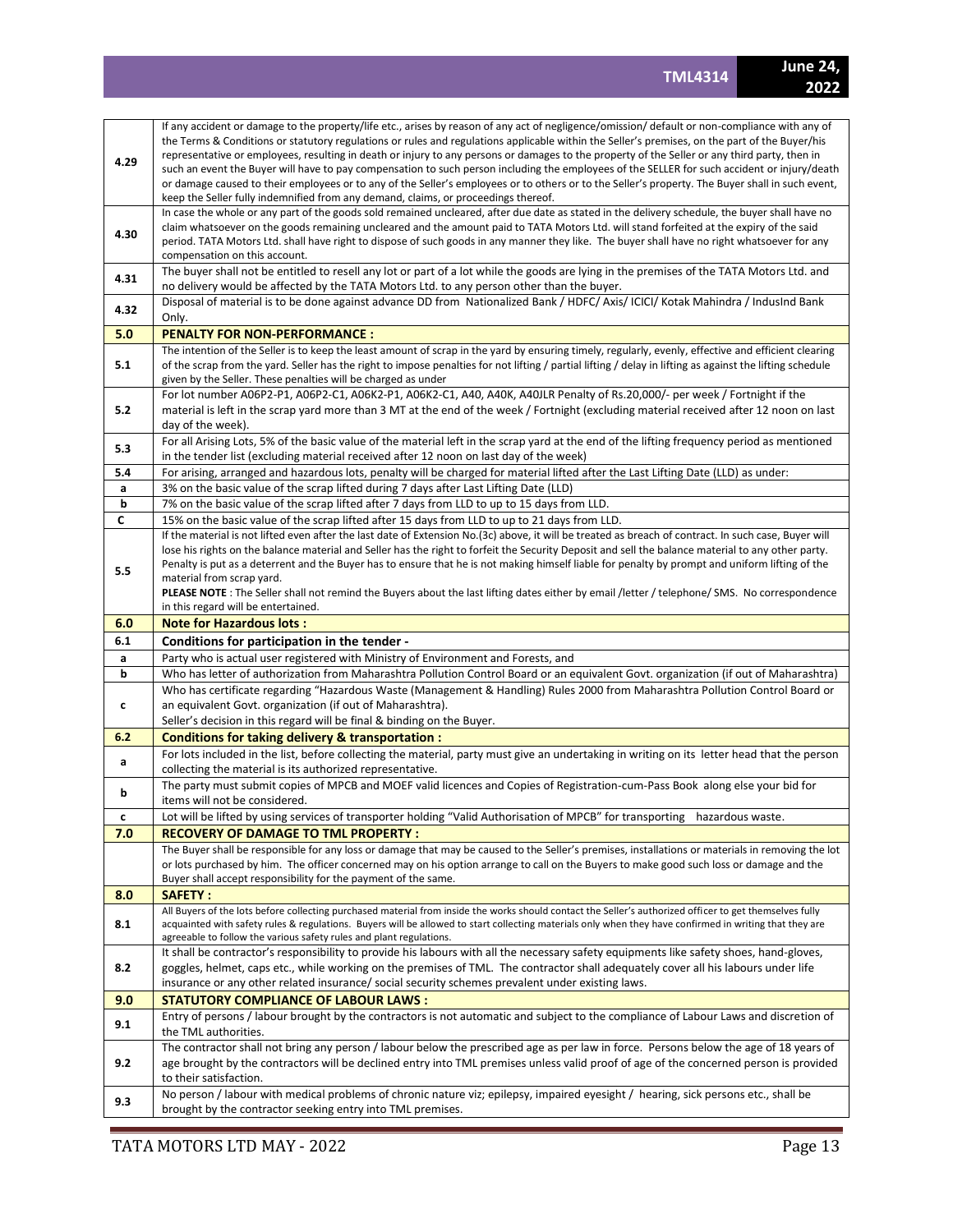| 10.0 | <b>DISPUTES / ARBITRATION:</b>                                                                                                                                                                                                                                                                                                                                 |  |  |  |  |  |  |  |
|------|----------------------------------------------------------------------------------------------------------------------------------------------------------------------------------------------------------------------------------------------------------------------------------------------------------------------------------------------------------------|--|--|--|--|--|--|--|
| 10.1 | In case of any dispute arising out of or relating to the terms of the Contract Letter the matter shall be referred to sole arbitrator to be<br>appointed by TATA Motors Ltd. The arbitrator shall act in accordance with the provisions of Arbitration and Conciliation Act, 1996.<br>The venue of arbitration shall be Pune and will be conducted in English. |  |  |  |  |  |  |  |
| 10.2 | An authorized official or any other person appointed by the seller shall decide any dispute arising between the successful Buyer and<br>seller. The decision of the Arbitrator shall be final and binding on both the parties.                                                                                                                                 |  |  |  |  |  |  |  |
| 10.3 | In the event of any dispute with regard to not taking possession/non-availability of inspected tender Property etc., and forfeiture<br>of 'EMD', Seller will not be held responsible for the loss/forfeiture.                                                                                                                                                  |  |  |  |  |  |  |  |
| 10.4 | Only the appropriate Court in Pune will have jurisdiction to deal with any dispute arising out of this contract.                                                                                                                                                                                                                                               |  |  |  |  |  |  |  |
| 10.5 | The Seller shall not be liable for or be bound in any manner for any representation or statement which are not contained in this                                                                                                                                                                                                                               |  |  |  |  |  |  |  |
|      | terms & conditions of sale or are contrary and inconsistent therewith purported to have been made by the officer of the Seller.                                                                                                                                                                                                                                |  |  |  |  |  |  |  |
| 11.0 | <b>TERMINATION OF CONTRACT:</b>                                                                                                                                                                                                                                                                                                                                |  |  |  |  |  |  |  |
| 11.1 | Motors Ltd. Reserves the right to terminate the contract at any time on the following ground.                                                                                                                                                                                                                                                                  |  |  |  |  |  |  |  |
| a    | Unsatisfactory execution or performance of the contract by the Buyer.                                                                                                                                                                                                                                                                                          |  |  |  |  |  |  |  |
| b    | Improper behavior of the buyer or his employees/agents/representatives or breach of the terms and conditions of the contract.                                                                                                                                                                                                                                  |  |  |  |  |  |  |  |
| c    | Non fulfillment of submission of statutory details, CGST & SGST tax compliance before dispatch of materials.                                                                                                                                                                                                                                                   |  |  |  |  |  |  |  |
| d    | Or for any reason, whatsoever, as may deem fit to TATA Motors Ltd. for termination of the contract.                                                                                                                                                                                                                                                            |  |  |  |  |  |  |  |
| 12   | <b>FORCE MAJEURE CLAUSE:</b>                                                                                                                                                                                                                                                                                                                                   |  |  |  |  |  |  |  |
|      | Seller shall not be liable for non-performance of any contract either wholly or in part nor for any delay in performance resulting due                                                                                                                                                                                                                         |  |  |  |  |  |  |  |
|      | to cases beyond seller's control including fire, strikes, lock-out, closure, dispute with workmen, uncertain and unstable labor situation,                                                                                                                                                                                                                     |  |  |  |  |  |  |  |
|      | war, riots, civil commotion, pestilence, epidemic, floods, accidents, damage or requirements of Government force or any                                                                                                                                                                                                                                        |  |  |  |  |  |  |  |
|      | circumstances. Should seller so determine shall be entitled at any time without notice to the buyer to cancel any contract the                                                                                                                                                                                                                                 |  |  |  |  |  |  |  |
|      | performance of which is likely to be delayed by any of the cause aforesaid and in such cases, the buyer shall have no claim upon the                                                                                                                                                                                                                           |  |  |  |  |  |  |  |
|      | seller of any kind, The provision of this paragraph shall not be limited or abrogated by any other terms of the contract whether                                                                                                                                                                                                                               |  |  |  |  |  |  |  |
|      | printed or written nor will be provision of this clause abrogate or limit the effect of any other clause mentioned in these terms and                                                                                                                                                                                                                          |  |  |  |  |  |  |  |
|      | conditions.                                                                                                                                                                                                                                                                                                                                                    |  |  |  |  |  |  |  |